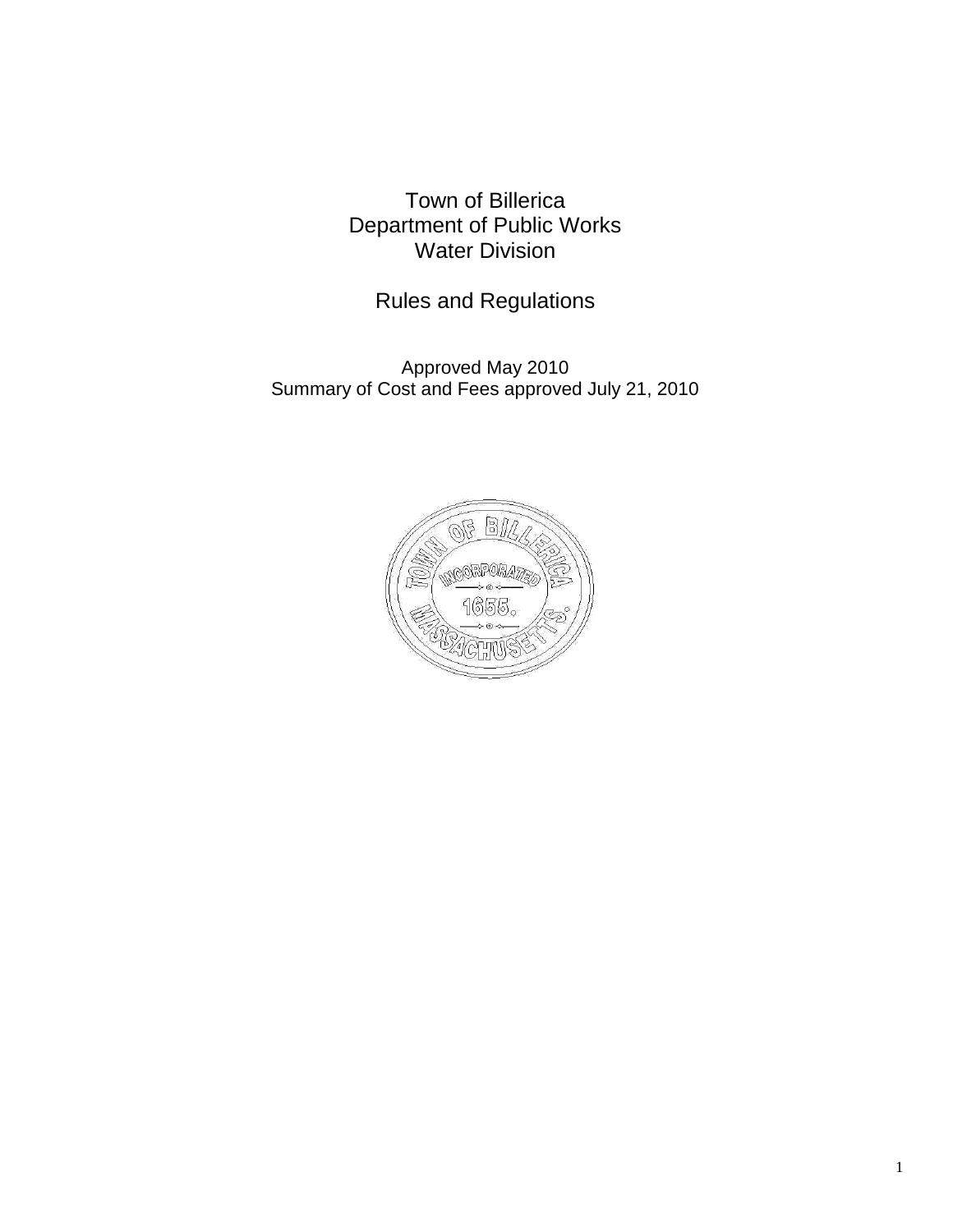# Table of Contents

- **Article I Purpose**
- **Article II Definitions**
- **Article III Water Division Security**

## **Article IV Service Lines**

- Section 1. Application for Service and Tapping Permits
- Section 2. Requirement
- Section 3. Installation, Ownership, and Maintenance of Service Pipe
- Section 4. Transfer of Water Service
- Section 5. Alteration of service Pipes
- Section 6. Work of Customer's Premises
- Section 7. Temporary Service
- Section 8. Winter Provision
- Section 9. Joint use of Service Pipe Trench
- Section 10. Abandonment
- Section 11. Prohibited Water Uses

## **Article V Plumbing**

- Section 1. Cross Connection Control
- Section 2. Maintenance of Plumbing
- Section 3. Safeguarding Use of Hot Water Tanks

## **Article VI Rates, Fees, and Billing**

- Section 1. Establishment and Review of Rates
- Section 2. Billing Cycles
- Section 3. Additional Water Bills
- Section 4. Flat Rate
- Section 5. Customer's Obligations
- Section 6. Interest Charges
- Section 7. Payment of Charges By a Third Party
- Section 8. Non-payment
- Section 9. Deposits
- Section 10. Testing of Backflow Control Devices
- Section 11. Off Hour Service Calls
- Section 12. Repair of Secondary Meters
- Section 13. Laboratory Fees
- Section 14. Bulk Sales of Water
- Section 15. Billing Disputes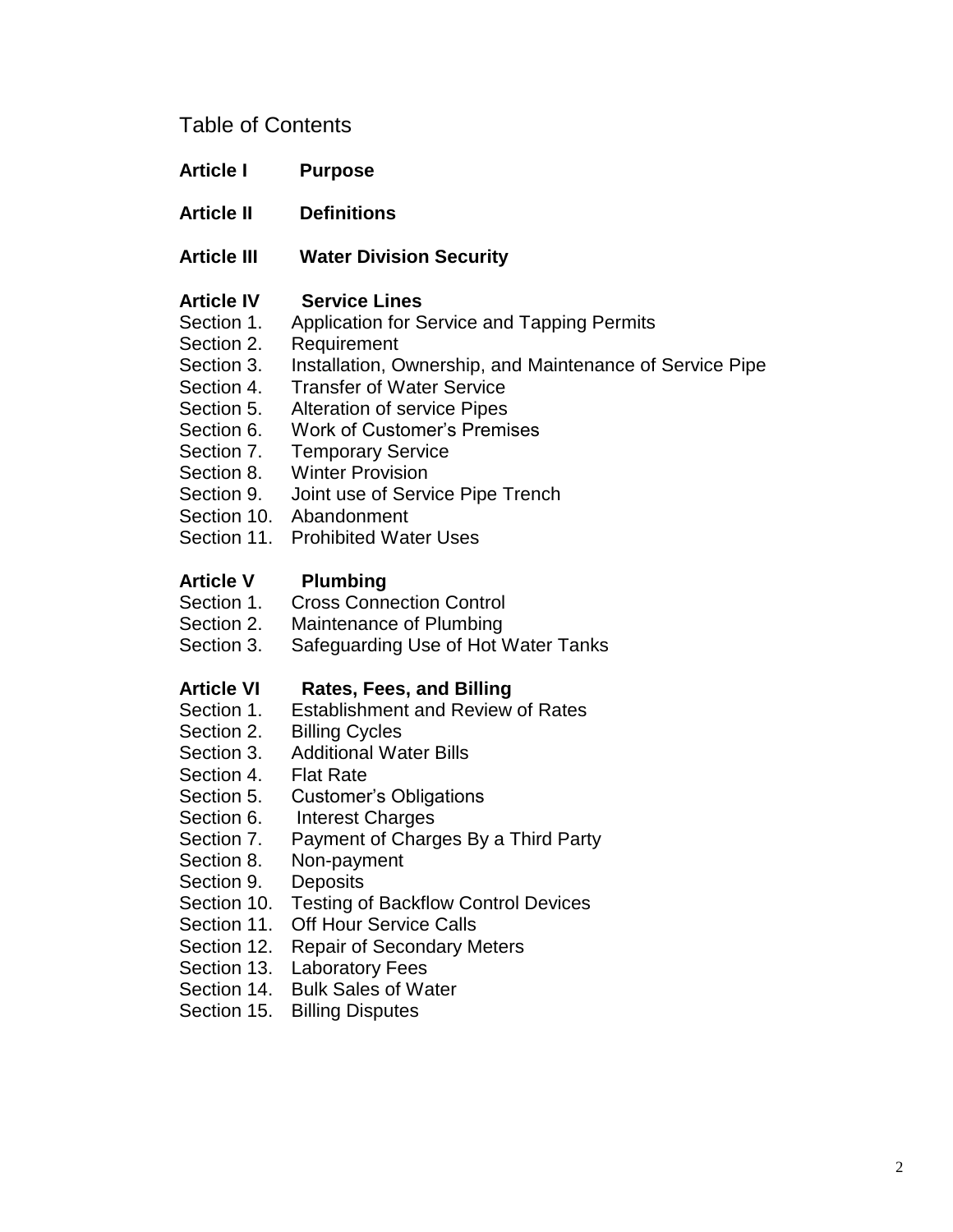## **Article VII Access to Premises**

**Section 1.** Right of Entry

## **Article VIII Penalties and Discontinuances of Service**

- Section 1. Purpose
- Section 2. Fines
- Section 3. Discontinuance of Service
- Section 4. Liens
- Section 5. Unauthorized Removal of the Water Meter
- Section 6. Unauthorized Removal of the Town's Meter Seal
- Section 7. Unauthorized Removal or Disconnection of the Remote Reading Device

### **Article IX No Liability for Interrupted or Unsatisfactory Service**

### **Article X Restriction of Water Use**

- Section 1. Restrictions
- Section 2. Unauthorized Use of Water

### **Article XI Meters**

- Section 1. Meter Setting and Ownership
- Section 2. Outside or Remote Indicators
- Section 3. Repairs
- Section 4. Vandalism of Water Meters
- Section 5. Auxiliary or Secondary Meters (Sewer Deduct Meters)
- Section 6. Failure to Register
- Section 7. Testing
- Section 8. Meter Seals
- **Article XII Public Hydrants**
- **Article XIII Private Fire Protection**
- **Article XIV General Rules**
- Section 1. Severability
- Section 2. Temporary Termination of Water Service
- Section 3. Underground Lawn Sprinklers
- **Article XV Standards and Specifications**
- **Article XVI Table of Rates, Fees, and Penalties**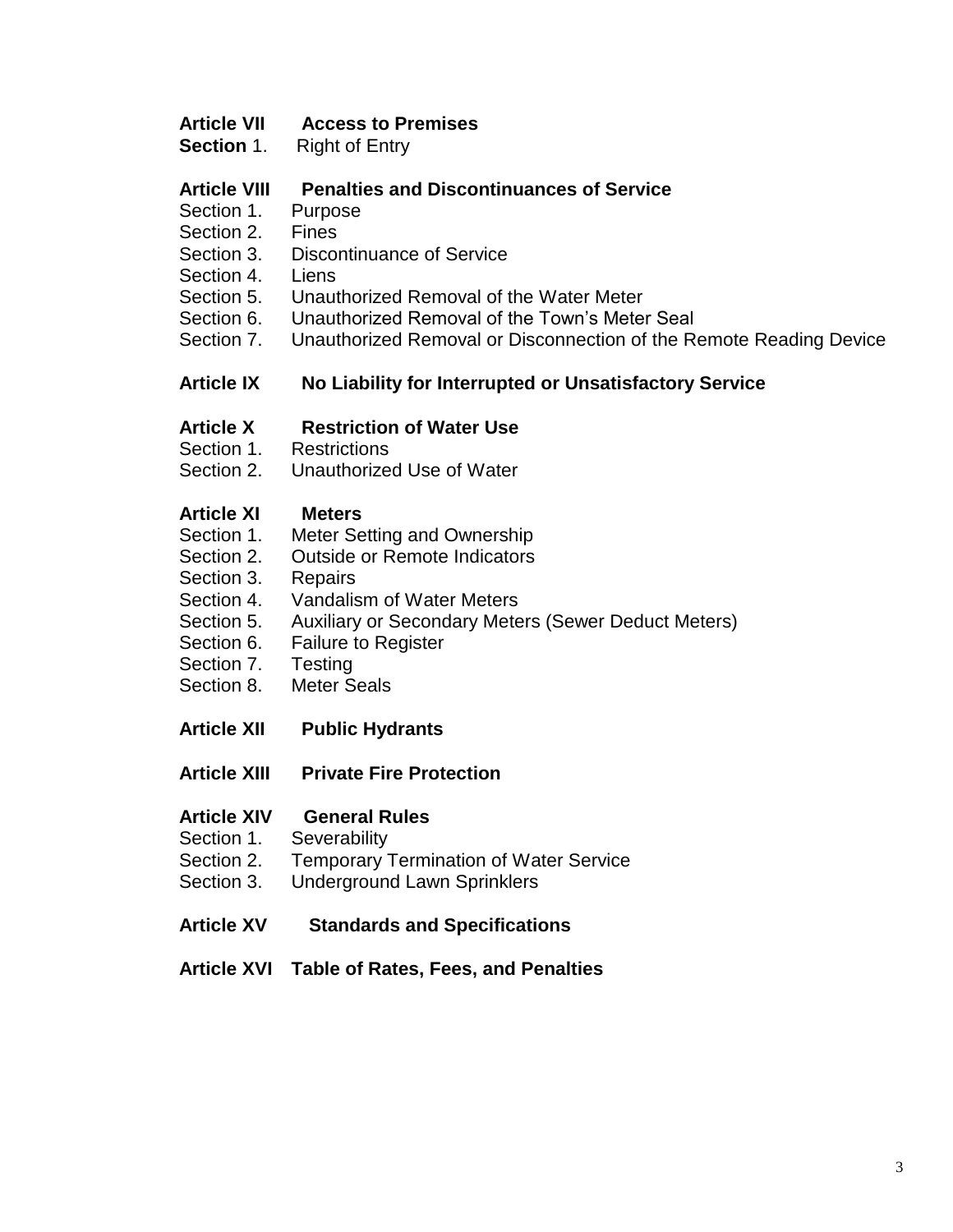## **Article I. Purpose**

By virtue of the statutory powers and all other powers, the Board of Selectmen of the Town of Billerica, Massachusetts establishes the following rules and regulations. These rules and regulations shall provide for the conduct of business of the Billerica Department of Public Works Water Division. All customers will be bound thereby and further bound to take water only for purposes stated in the application of the customer and in accordance with these rules and regulations. The Board of Selectmen may from time to time adjust the rates, fee, and penalties contained in these Rules and Regulations

# **Article II Definitions**

- 1. **Account** shall mean the agreement between any person, firm, corporation, body politic, property owner, or organization of any type and the Town of Billerica for water service/supply. Each Account shall be metered and the consumption of water registered thereon shall be billed in accordance with the provisions of the applicable schedule of rates.
- 2. **Approved** shall mean accepted by the Director or his designee as complete and meeting Town specifications or as suitable for the proposed use.
- 3. **Auxiliary Water Supply** will mean any water supply available to premises other than the water supplied by Town.
- 4. **Backflow** shall mean the flow of water or other liquids, mixtures or substances into the distribution lines of a potable water supply from any other source or sources other than the intended public water system source.
- 5. **Backflow Prevention Device** shall mean a mechanical piping assembly, which provides a method to prevent backflow. Such devices shall be approved by the Massachusetts Department of Environmental Protection (DEP) and is listed in DEP regulations 310 CMR 22.22

a. **"***Air Gap***"** The unobstructed vertical distance through the free atmosphere between the lowest opening from any pipe or faucet supplying water to a tank, plumbing fixture, or other device and the flood rim of said vessel. An approved air gap shall be as directed by the Water Superintendent or his designee.

b. **"***Reduce Pressure Principal Device***"** An assembly of two independently operating check valves with an automatically operating differential relief valve between the two check valves, tightly closing shut off valves on either side of the check valves, plus properly located test cock for the testing of the check and relief valves.

c. **"***Double Check Valve Assembly***"** An assembly of two independently operating check valves with tightly closing shut off valves on each side of the check valves, plus properly located test cocks for the testing of each check valve.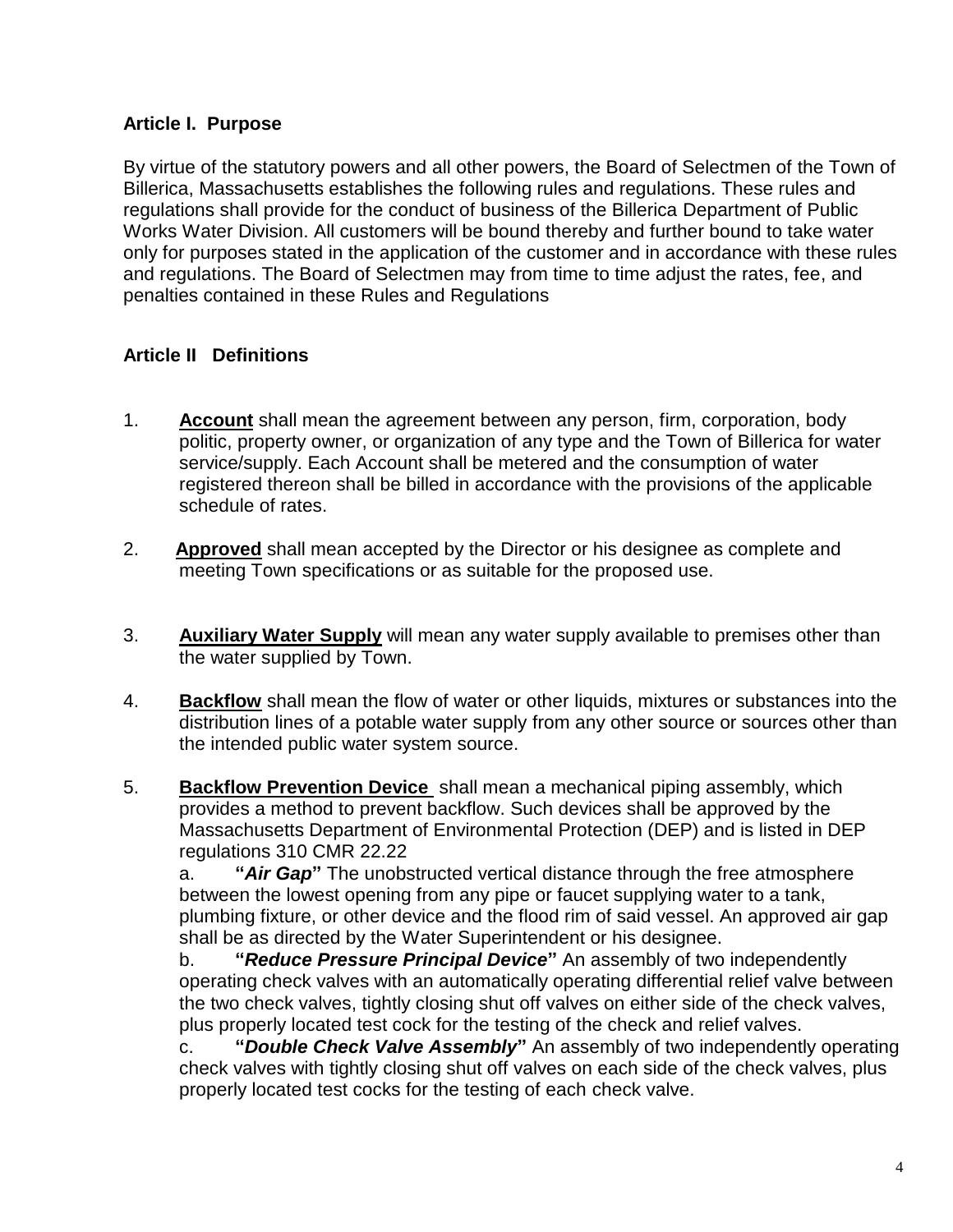d. **"***Pressure Vacuum Breaker***"** A device containing one or two independently operating loaded check valves and an independently operating loaded air inlet valve located on the discharge side of the check or checks.

- 6. **Back Siphonage** will mean the flow of water or other substances into the potable water plumbing system from any source other than its intended source caused by the reduction of pressure in the potable water system.
- 7. **Billerica Water Division** shall mean the Water Division of The Billerica Department of Public Works as represented by The Public Works Director.
- 8. **Containment** is the installation of any approved backflow prevention device at the water service and / or fire line connection to any customer's premises, or the installation of an approved backflow prevention device on the service line leading to and supplying a portion of a customer's water system where there are actual or potential cross connections which can not be effectively eliminated or controlled at the point of cross connection.
- 9. **Contaminant** means any physical, chemical, biological or radiological substance or matter in water which creates an actual hazard to the public health.
- 10. **Cross Connection Controlled** A connection between a potable water system and a non-potable system with an registered and approved backflow prevention device properly installed that will continuously afford the protection commensurate with the degree of hazard.
- 11. **Cross Connection** means any actual or potential physical connection or arrangement between a pipe conveying potable water from a public water system and any nonpotable water supply, piping arrangement or equipment including, but not limited to , waste pipe, soil pipe, sewer, drain, or other unapproved sources.
- 12. **Customer** shall mean the person or party responsible for an account supplied with water by the Town, as described under these rules and regulations.
- 13. **Director** also Director of Public Works shall mean the Director of Billerica Department of Public Works and/or his designees*.*
- 14. **Discontinued Use** shall mean any service line or meter that has not shown a flow for a period of six months or more.
- 15. A **Fire Line** is a service pipe installed for the sole purpose of supplying water to a fire system. This pipe will normally not have any flow.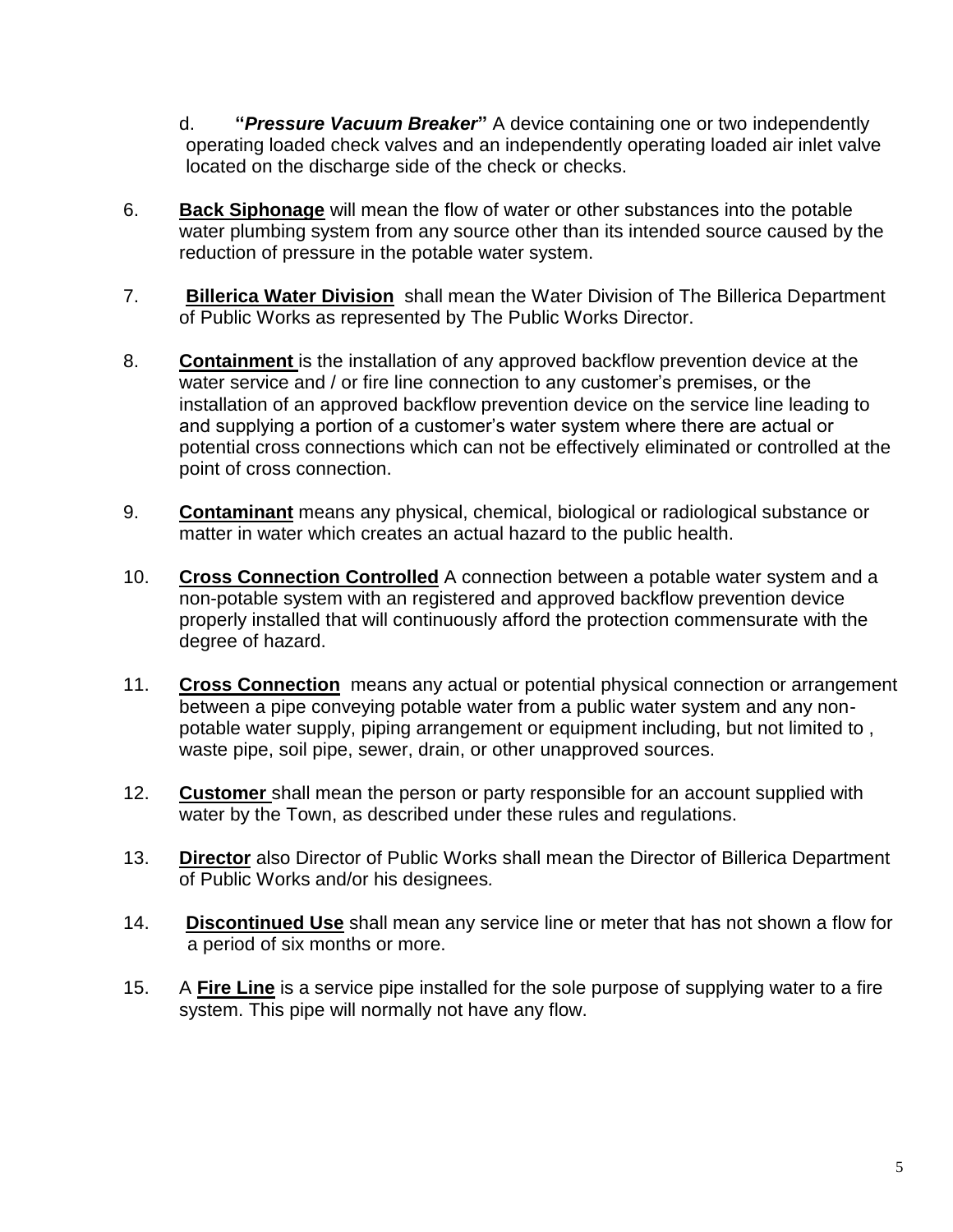- 16. **Health Hazard** is the term derived from an evaluation of the potential risk to the public health and the adverse effect of the hazard upon the potable water system.
	- a. *Health Hazard (High Hazard)* Any condition, device, or practice in the customer's water supply system and its operation which could create, or, in the judgment of the Water Superintendent, may create a danger to the health and well being of the consumer.
	- b. *Plumbing Hazard (High Hazard)* A plumbing cross connection in the customer's potable water system that has not been properly protected by an air gap or backflow prevention device. Unprotected plumbing cross connections are considered to be a health hazard.
	- c. *Pollution Hazard (Low Hazard)* An actual or potential threat to the physical properties of the water system or to the potability of the public or the consumer's potable water but which would constitute a nuisance or be aesthetically objectionable or could cause damage to the system or it's appurtenances, but would not be dangerous to health.
- 17 **Industrial Fluids System** Any system containing a fluid or gas solution which may be chemically, biologically or otherwise contaminated or polluted in a form or concentration such as would constitute a health, system, pollution, or plumbing hazard if introduced into an approved water supply.
- 18. **Irrigation Systems** shall mean any equipment that conveys water for irrigation purposes and that is permanently connected to the public water supply.
- 19. **Lien** shall mean the statutory lien of the municipality as defined in the General laws of Massachusetts, Chapter 40, Section 42A
- 20. **Main or Main Pipe** is the water main so called, from which service connections are made to supply water to customers.
- 21. **M.G.L.** shall mean Massachusetts General Law.
- 22. **Meter** shall mean a device installed and approved for the measurement of water quantities to be used as a basis for determining charges for water service.
- 23. **Meter Pit** shall mean an underground chamber suitable for installation of a water meter and protecting the meter from the effects of weather.
- 24. **Moisture Sensing Device** shall mean a sensor that automatically shuts off irrigation system controllers in response to rainfall. Also may include devices that will prevent irrigation from occurring if there is sufficient moisture in the soil.
- 25.**Non-Potable Water** is water which is not safe for human consumption or which is of unknown potability or origin.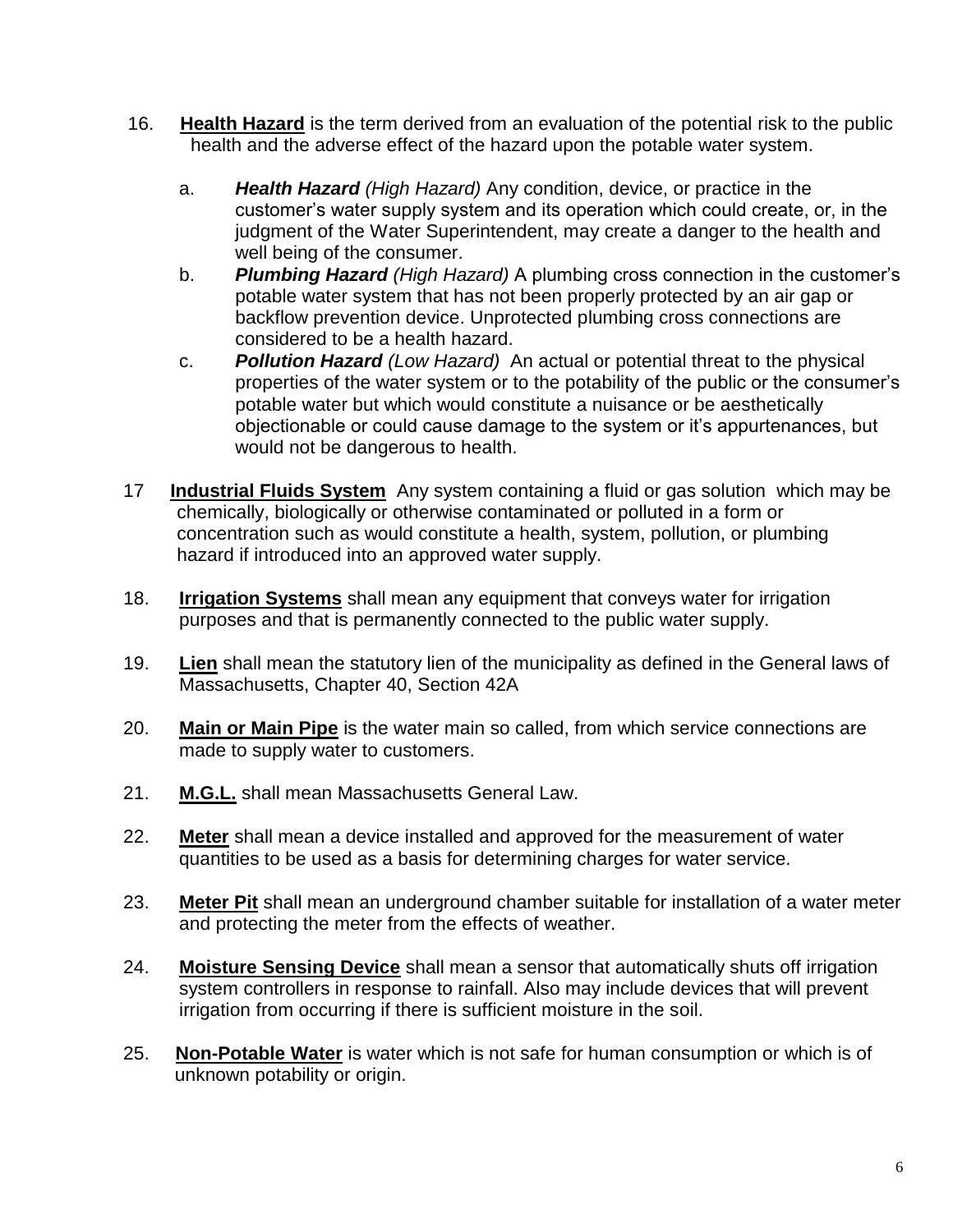- 26. **Pollution** means the presence of a foreign substance in water, which tends to degrade its quality so as to constitute a hazard to impair the usefulness or quality of the water to a degree which does not create an actual hazard to public health but which does adversely and unreasonably affect such waters for domestic use.
- 27.**Potable Water** is piped water approved by the Massachusetts Department of Environmental Protection for human consumption.
- 28. **State of Water Supply Emergency** shall mean a "State of Water Supply Emergency" as declared by the Department of Environmental Protection under M.G.L. c 21G. sec 15-17.
- 29. **State of Water Supply Conservation** shall mean a state of "Water Supply Conservation" declared by the Billerica Board of Selectmen pursuant to Rule X. sec. 3 of this regulation.
- 30. **Service Line** shall mean the pipe that conveys water from the water main in the right of way to the customer.
- 31. **Service Connection** shall mean all the lines and materials from the water main to the customer's water system and is equivalent to "water service".
- 32. **Tapping** shall mean to make a connection to a water main.
- 33. **Timing Device** also know as an irrigation controller, or a clock, shall mean a piece of equipment that turns the irrigation system on or off at the desired times or operates the in-ground irrigation system for a period of time.
- 34. **Town** shall mean the Town of Billerica as represented by the Town Manager, Board of Selectmen *or their designees.*
- 35. **Used Water** Any water supplied by the Town from the public potable water system to a customer's water system after it has passed through the point of delivery and is no longer under the sanitary control of the Billerica DPW Water Division.
- 36. **Water Service** shall mean to provide potable water to a customer at a specific location; this term shall also apply to all lines and equipment from the water main to the customer's plumbing. The customer's plumbing shall begin on the discharge side of the meter.
- 37. **Water Superintendent** shall mean the superintendent of the Town of Billerica's Water Division or his designee.
- 38. **Water Users** shall mean any person, firm, corporation, body politic, or organization of any type supplied with water by the Town, irrespective or any user's responsibility for billing purposes for water used on any particular site. Also see *"Customers"*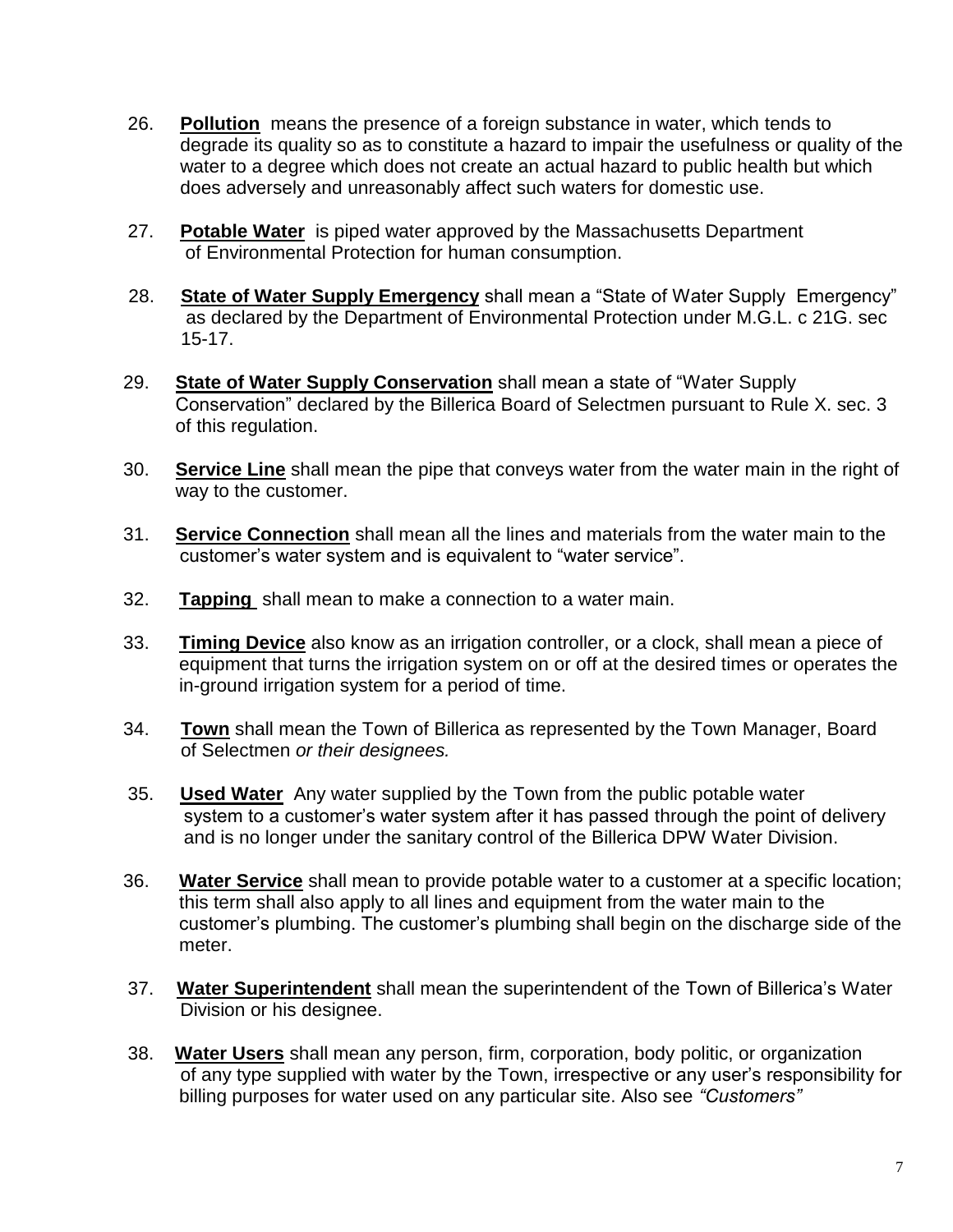39. **Yard Piping** shall mean all mains, valves, hydrants and any other fittings installed on private property and/or not on the public way.

### **Article III Water System Security**

The standpipes and lift station sites are not open to the public. All unauthorized persons on these sites will be considered to be trespassing, and may face criminal charges.

The Water Treatment Plant is open to the public for business only during normal working hours. However the Town may close the Water Treatment Plant to the public if he deems it necessary.

All gates valves and shut-offs which are connected to the Water Distribution System and used to control the flow of water in any supply main or main extension up to and including the service valve shall be operated only by the Town staff. All gate valves, shut-offs, mains, main extensions, and standpipes, which are the property of the Town, are not to be opened or closed, or in any way tampered with by any person other than an authorized agent of the Town.

## **Article IV. Service lines**

### **Section 1. Application for service**

- A) The owner or owners of the real estate for which the public supply of water is sought shall make written application to the Director on forms provided by the Town. An application must be made for each structure that is proposed to be attached to the public water supply. All fees, including water conservation off set fees, associated with providing water service shall be assessed and collected before service is provided. No person shall connect, or cause to be connected, any pipes to the water system, or take any water there from, without permission of the Town.
- B) Approval of the application by the Town shall constitute a contract between the Town and the Applicant and his heirs and assignees. The applicant and his heirs and assignees agree to comply with the current rules and regulations, which may be revised periodically, and to pay to the Town its water rates and charges. Acceptance of an application shall in no way obligate the Water Division to extend its mains to service any premise, It is the applicant's responsibility to extend the water main and /or service as directed by the Town.
- C) An application shall be filed for each new structure that is to be supplied with water. When a building is demolished and replaced a reapplication for water will be required. If the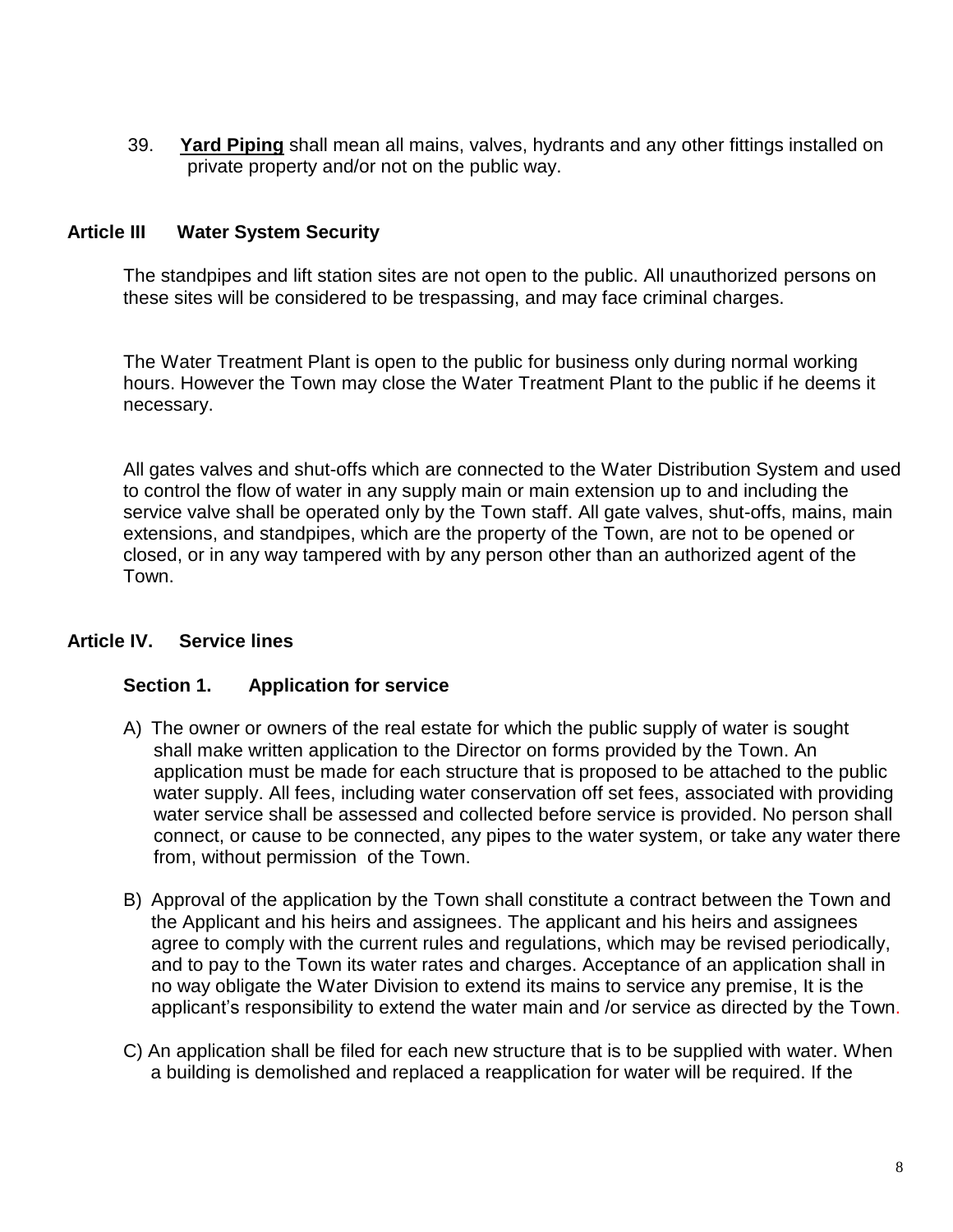demolished building had been supplied with town water prior to demolition the application tapping fee may be waived. For reuse of a service line see Installation, Ownership, and Maintenance of Service Pipe Article IV. Section 3 below.

- D) Approved tapping permits shall be obtained by the owner before work begins Tapping permits for single structures will expire 12 months after being approved. Tapping permits issued for subdivisions will expire 60 months after being approved. (see Article XVI Table of Rates, Fees and Penalties). Fees will not be refunded.
- E) A water off set fee may be charged at the time of approval of the tapping permits to fund the Town's water conservation program. (see XVI Table of Rates, Fees, and Penalities)

## **Section 2. Requirements**

 Each structure shall have a separate and independent service line. Each service connection shall be provided with an individual shut off. In the case of buildings to be sold as or used as condominiums each unit will have its own independent service line. In the case of an in law apartment separate service lines will not be allowed.

## **Section 3. Installation, Ownership, and Maintenance of Service Pipe**

Service lines for new buildings or replacement buildings shall be installed and paid for by the customer. All service lines shall have a minimum cover of five feet. The Town shall determine the size and material of each service line. Fire lines and domestic lines will be tapped separately at the main pipe, these lines may be installed in the same trench. No other utility conduits will be installed in the water service trench. Service lines shall not be placed within 10 feet of pipes carrying wastewater or associated infrastructure, or within 3 feet of any other utilities except under special conditions and with the prior approval of the Director. In such cases, a suitable plan must be submitted to the Town for approval.

The Public Works Director shall maintain specification describing the materials and installation methods to be used.

All service pipes, including the shut-off, within the limits of the public way, shall be owned and maintained by the Town. Note an exception shall exist in cases where a building, foundation wall, retaining wall, cultivated shrubs, or irrigation system extend onto the property line or public way. In such cases the property owner shall retain responsibility for maintenance to a point twenty four inches beyond the items towards the public water main. From the limits of the public way to the building the service lines shall be owned and maintained by the customer.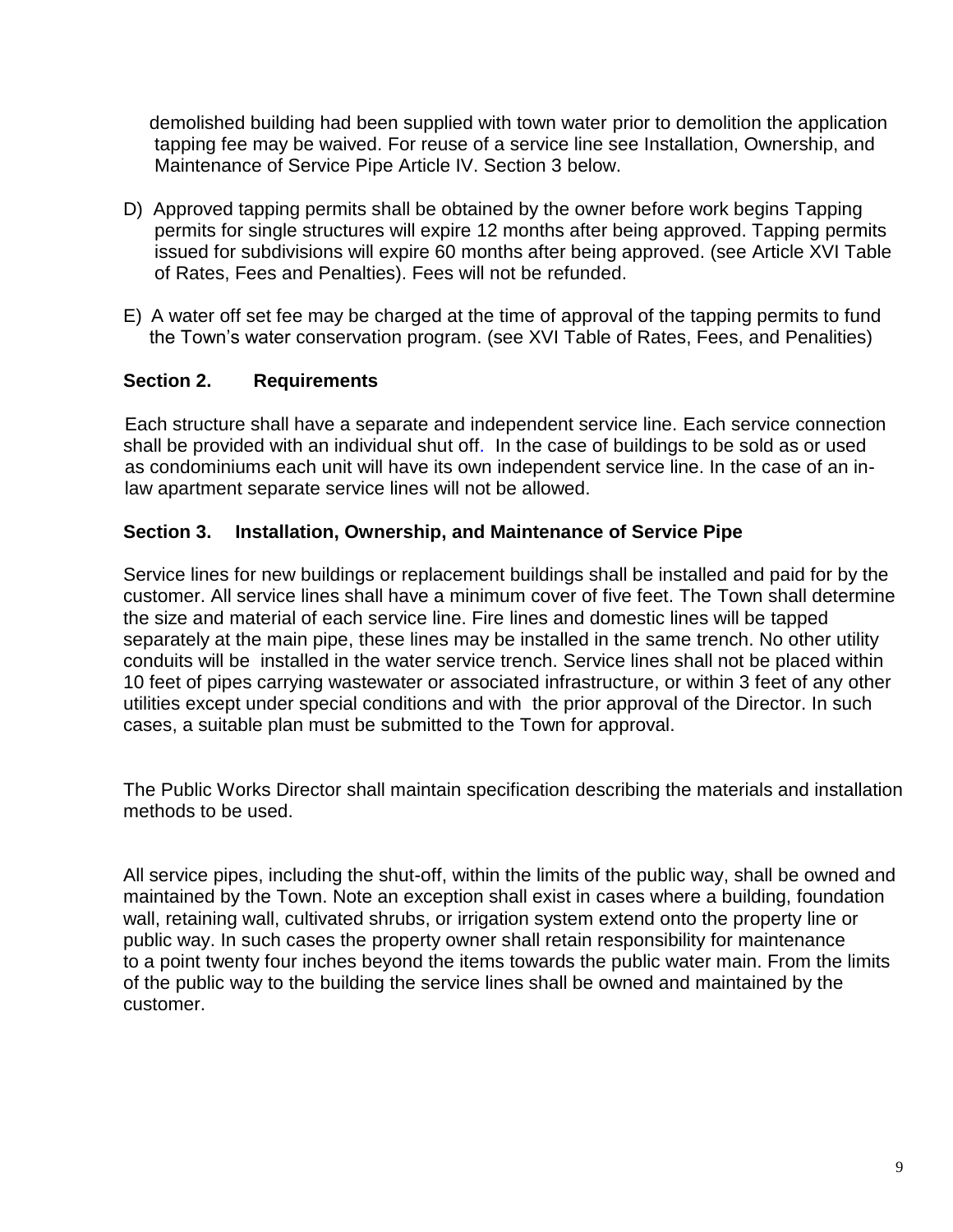Curb valves shall not be installed under driveways. Any mains installed by the customer in the public right of way become the property of the Town at the time the customer begins drawing water from the new main. If any defects in workmanship or materials are found, or if the customer's service has not been installed in accordance with the Town specifications and requirements, water service either will not be turned on or will be discontinued if such defects are not remedied.

In the case of a structure being demolished and rebuilt, or any case where a service line is to be reused, if the existing service line all or in part is made of any material other than what is currently specified the owner of the property at his expense will replace the complete service line from the main to the foundation resulting in a service line that meets Town's specifications. The old existing corporation at the main will be cut and capped.

# **Section 4. Transfer of Water Service**

Whenever an owner sells or transfers property for which application for service has been granted or is being supplied with Town water the owner shall notify the Water/Sewer Billing staff giving the name and address of the new owner at least two weeks before the closing. Debts and liens for water continue with the property against subsequent owners of the property. Also see Article VIII section 4. Liens.

# **Section 5. Alteration of Service Pipes**

No customer shall install any additions or alterations of any service pipe or pipes for any purpose not recorded on the customer's application without first giving written notice to the Town. Permanent or temporary connections between building shall be considered an alteration to the service pipe.

# **Section 6. Work on Customers Premises**

In places where the Town undertakes to do work on the customer's premises, application for such work shall be made in writing on forms provided by the Town. A deposit may be required equal to the Town's estimated cost of the work, for which the applicant will be given a receipt. At the completion of the work, a bill will be rendered. Any excess deposit will be returned, and any amount due in excess of the deposit will be payable.

# **Section 7. Temporary Service**

Application of builders, contractors, real estate developers and others for temporary water service will be considered and temporary water service will be approved providing it does not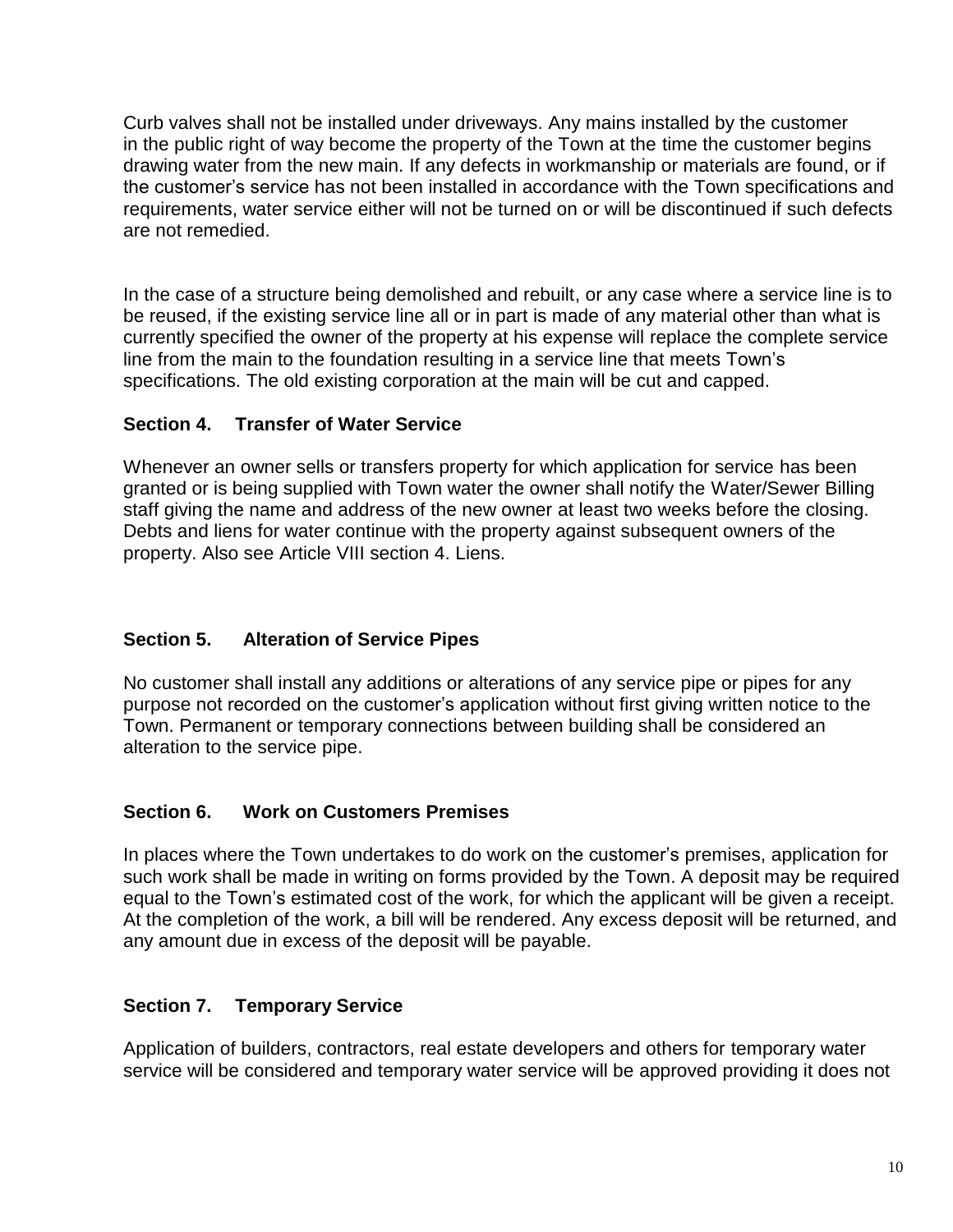interfere with use of water for general purposes. The quantity of water taken for such purposes shall be determined either by meter or estimate, and shall be paid for in accordance with the rate schedule applicable to be metered general purposes.

Where temporary metering is provided by the Town, the customer shall be required to deposit a bank check or money order equal to the value of the connection equipment (meter valves and backflow controls) plus the value of the estimated water consumption. When the connection equipment is returned, the deposit less the cost of any damage to the equipment and the water used will be returned or payment of any excess due will be payable.

No Customer may connect his plumbing system to another plumbing system through a hose or by other means without the approval of the Town. If such a connection occurs without prior approval the service to the customer supplying the water may be terminated.

# **Section 8. Winter Provision**

If a customer-owned service pipe or main is frozen, the thawing will only be done by the Town at the expense of the customer. To avoid a reoccurrence the Director may order an examination of the customer's service pipe or main, and if the same is not at a depth of five feet or more, as required, the Town reserves the right to require it to be so relocate to the proper depth before service is resumed. Customer's service lines will be thawed in the order of request. An exception to this will be made for those customers who are being thawed a second or additional times. These additional requests will be the last priority. In cases where the service line is frozen between the curb valve and the foundation the customer will be charged a fee. Bills will be issued for this through the regular billing system. If any service line requires additional thawing during any winter season the customer will be required to pay a fee as given below for this additional work without regard for the location of the ice blockage. Bills will be issued for this through the regular billing system. See Article XVI Table of Rates, Fees, and Penalties. Thawing will be scheduled based on the Town's work load.

## **Section 9. Joint Use of Service Pipe Trench**

Water service pipes and fire lines may be placed in the same trench, however gas pipes, electric conduits, sewers, or similar structures shall not be placed in the trench. Exceptions may be made under special conditions and only with prior approval of the Town.

## **Section 10. Abandonment**

When a water service is to be abandoned the service piping shall be disconnected from the tap at the water main and the tap plugged. If the service line is larger than two inches the tap will be removed and the main pipe repaired. The above shall also apply to yard piping connections and fire lines.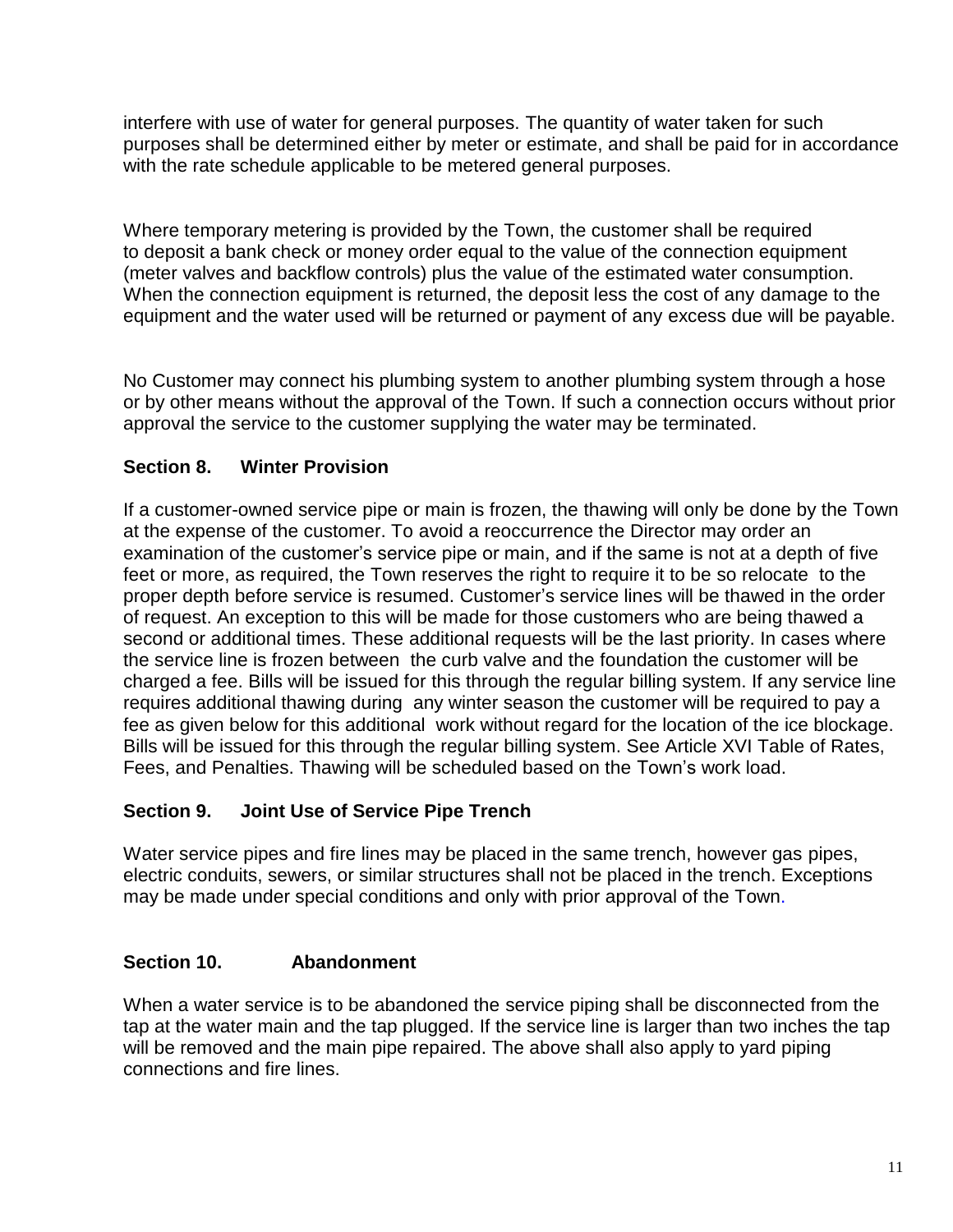## **Section 11. Prohibited Water Uses**

Any non essential water use may be permanently or temporarily prohibited as a condition of connection or continued connection. Such prohibition may, but is not limited to permanently deny the use of Town water for irrigation.

## **Article V. Plumbing**

## **Section 1. Cross Connection Control**

### **A) Purpose of this Section**

- 1) To protect the public water supply from the possibility of contamination or pollution by isolating within the customers plumbing such contaminates or pollutants which could backflow or back siphon into the public water supply.
- 2) To promote the elimination or control of existing and future cross connections, actual or potential, between the customers in plant potable water system and non-potable systems, plumbing fixtures and industrial piping systems.
- 3) To provide for the maintenance of a continuing program of cross connection control.

### **B) Responsibilities**

- 1) For the purpose of this Rule the water system shall be considered to be made of two parts: The Town's system and the customer's system.
- 2) The Town's water system shall consist of the treatment facilities and the distribution system, and shall include all those facilities from the Intake on the Concord River to the customer's curb box. (see Article IV Service Lines).
- 3) The customer's system shall include all components of the system from and including the pipe connecting the curb box to the building and all internal plumbing and plumbing fixtures. The only exclusion in the building shall be the meter seal, which is the property of the Town.

## **C) Requirements**

- 1) This regulation applies to all commercial, industrial, and institutional facilities. This regulation will apply only to residential premises that, in the opinion of the Town have high hazard cross connections.
- 2) No water service connection will be allowed unless the water supply is protected a required by Massachusetts State Law CMR 310 Section 22.22 and this regulation. Water to any premise may be disconnected by the Town if a backflow prevention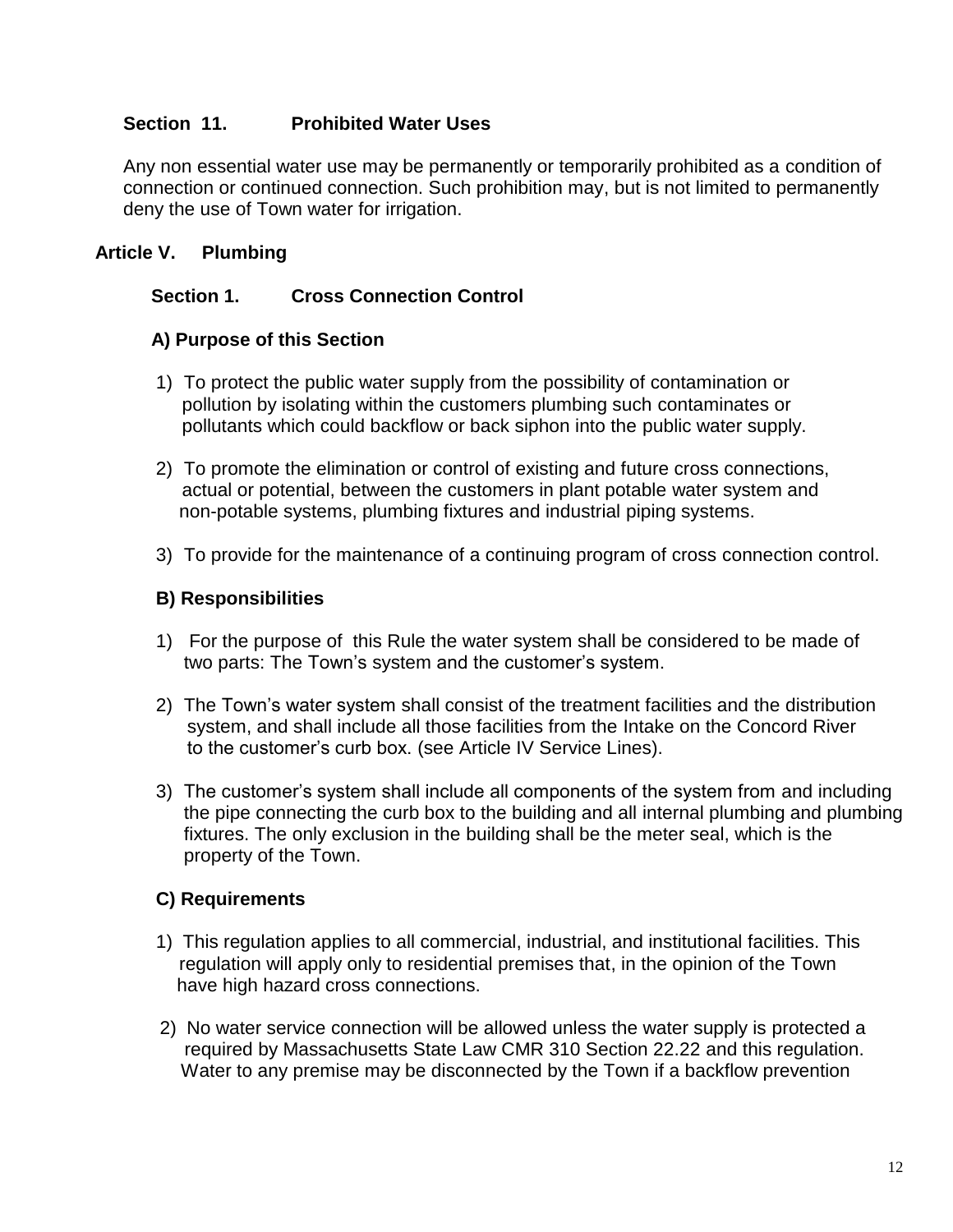device required by this regulation is not installed, tested and maintained, or if it is found that a backflow prevention device has been removed, by-passed, or if an unprotected cross connection exists on the premises. Service will not be restored until such conditions or defects are corrected.

- 3) The customer must provide the Town with access at all reasonable times to survey the plumbing for cross connections and test meters and backflow control devices. Failure to provide access will result in termination of service.
- 4) Approved backflow prevention shall be required to be installed and maintained on all commercial, industrial, and institutional services and fire lines. This shall be done at the owner's expense. These devices shall be installed in the building after the water meter but before the first branch in the pipe line.

a. In the case of premises having an auxiliary water supply which is not acceptable as an additional source by the Town, the public water system shall be protected against backflow from the premises by installing a containment backflow prevention device in the service line appropriate to the degree of hazard.

b. In the case of premises on which any industrial fluids or any other objectionable substance is handled in a fashion as to create an actual or potential hazard to the public water system, the public water shall be protected against backflow from the premises by installing a backflow prevention device in the service line appropriate to the degree of hazard.

c. In the case of premises having (1) internal cross connection that can not be permanently corrected and controlled, or (2) intricate plumbing and piping arrangements or where entry to all portions or the premises is not readily accessible for inspection purposes, making it impracticable or impossible to ascertain whether or not dangerous cross connections exist, the public water system shall be protected against backflow from the premises by installing a backflow prevention device in the service line.

- 5) An exemption to the service line containment required by Article V. Sec. 1. C (4) above and Rule V sec.1.G(1) below. may be granted by the Director. This exemption may be granted only when all the following conditions (a through e) are met.
	- a. The only fixtures in the facility will be toilets and sinks.
	- b. The sinks will be used for normal domestic purposes only and have no hose connections or be threaded to accept hose connections.
	- c. The facility will have none of the hazards listed in this section under Rule V Sec. 1C.4 above.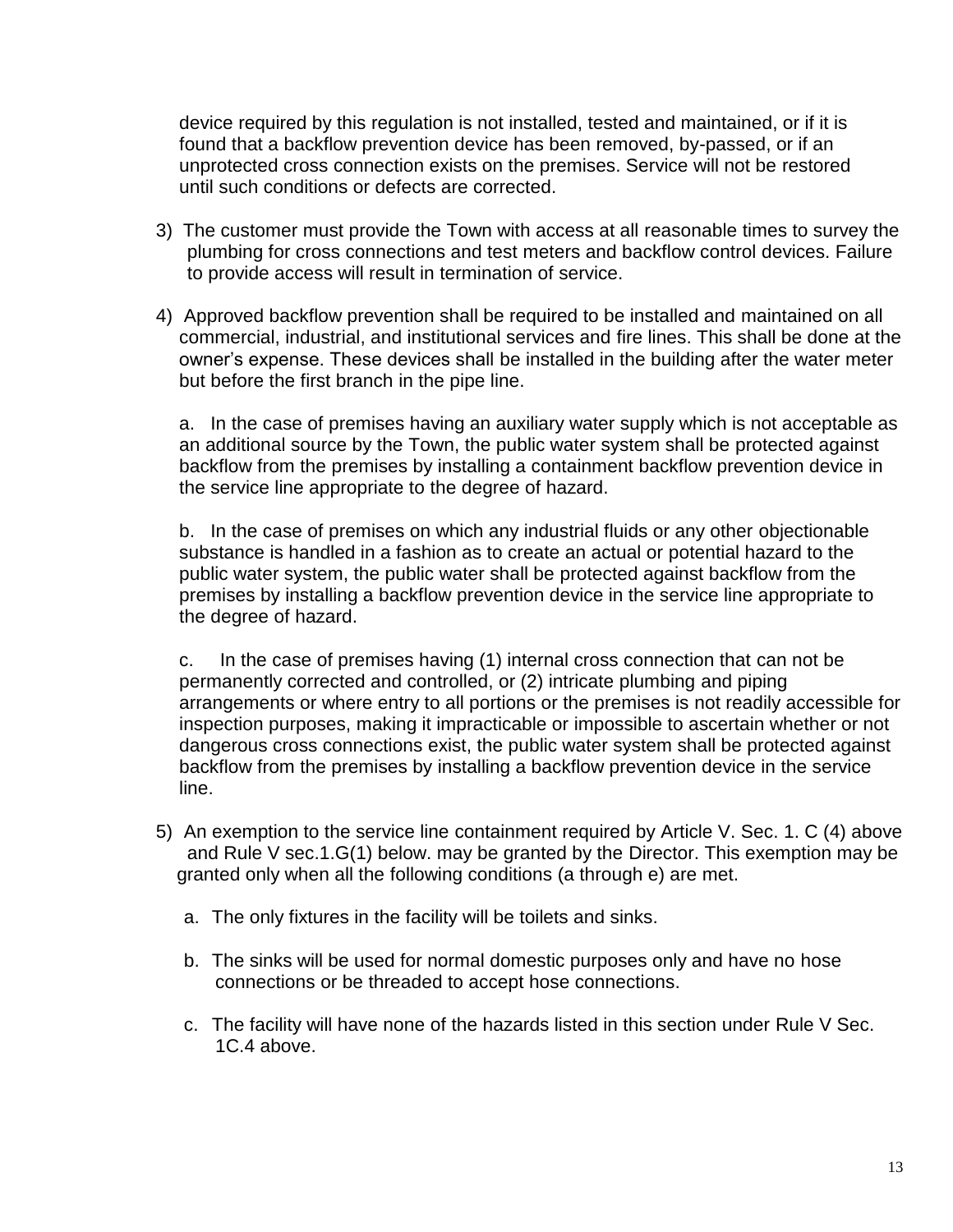- d. At the discretion of the Town, independent fire sprinkler systems may be waived as a hazard which would prevent an exemption under this section.
- e. This exemption is not available for warehouses or storage facilities.

## **D) Types of protective devices required**

- 1) In cases of any premises where there is an auxiliary water supply or where there is any material dangerous to health which is handled in a fashion as to create an actual or potential hazard to the public water supply; or Where there is any material dangerous to health which is handled in a fashion as to create an actual or potential hazard to the public water system; or where there are "uncontrolled" cross connections, either actual or potential, the public water system shall be protected by an approved air–gap separation or an approved reduced pressure principal back flow prevention device at the service connection.
- 2) In the case of any premises where there is water or substances that would be objectionable but not hazardous to health, if introduced into the Town water supply, the public water system shall be protected by an approved double check valve assembly.
- 3) In the case of any premises where, because of security requirements or other prohibitions or other prohibitions or restrictions it is impossible or impractical to make complete in plant cross connection survey, the public water system shall be protected against backflow or back siphonage from the premises by the installation of a backflow prevention device in the service line. In this case, a maximum protection will be required; that is, an approved air gap separation or an approved reduced pressure principal backflow prevention device shall be installed in each service to the premises.

# **E) Approved Devices**

 Any back flow prevention device required herein shall be of a model and size approved by the Town. The term "approved back flow prevention device" shall mean a device that is approved and acceptable to the Massachusetts Department of Environmental Protection.

## **F) Testing of backflow prevention devices**

- 1) The Town, or its authorized representative, will test the backflow prevention devices twice per year (double check valves annually). The owner or the customer will be billed for these tests. All over due fees may become a lien against the property. See Article VII Sec.4
- 2) Where the Town deems the hazard is high or a device has a history of failure he may direct more frequent testing that stated in Article V Sec. 1 F 1 above. The additional tests will be at the expense of the customer.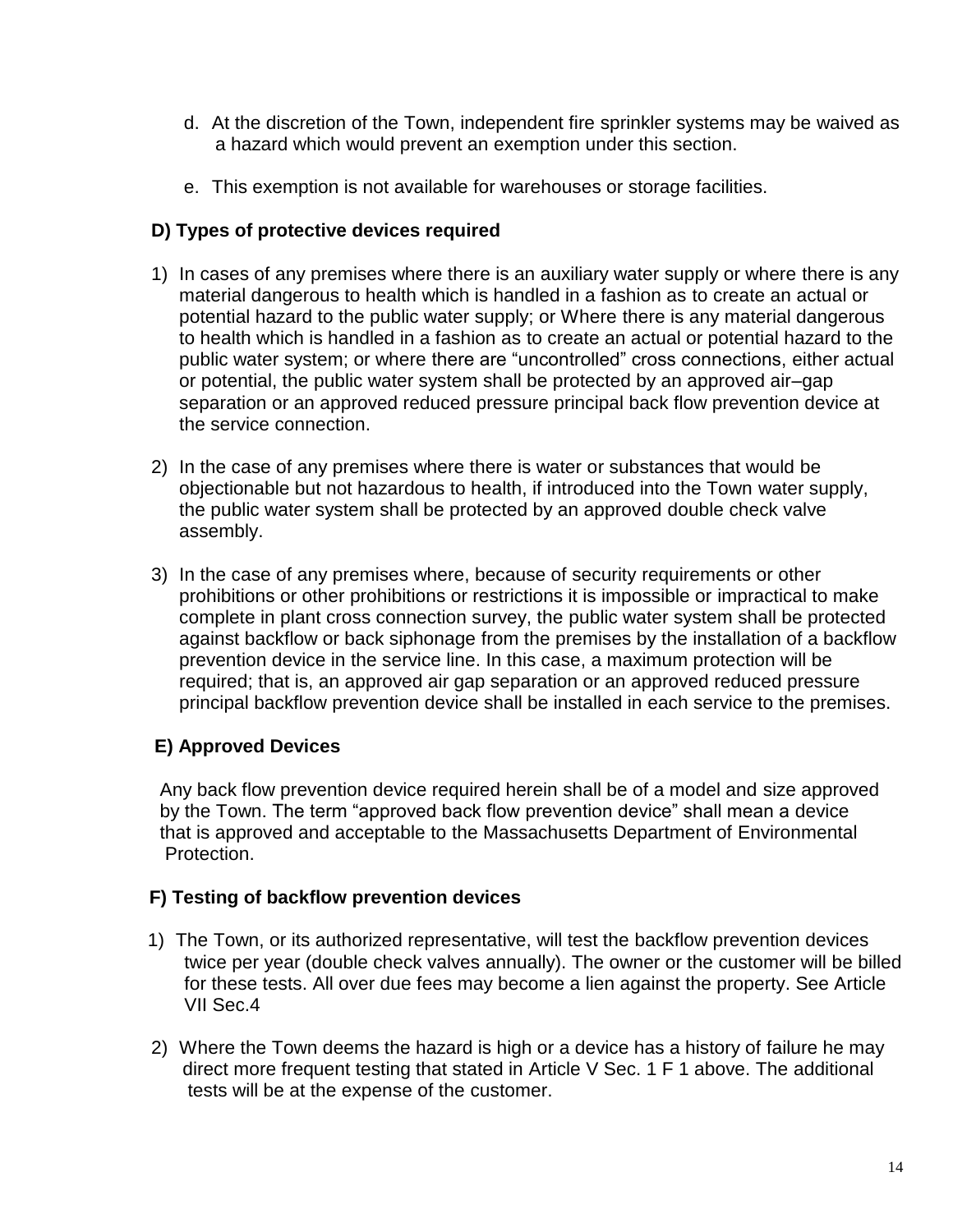3) The Town will, when requested notify the customer in advance of the planned testing.

## **G) Containment Policy**

- 1) All industrial, commercial, and institutional establishments connected to the Town's water system will be required to install a reduced pressure backflow prevention device immediately downstream of the primary meter.
- 2) All fire sprinkler systems in industrial, commercial, and institutional establishments connected to the Town's water system will have a double check installed before the first branch.

## **H) Charges**

All testing and/or maintenance performed on back flow devices by the Town or its agents will be charged to the customer. (See Article VI. 10. below)

#### **Section 2. Maintenance of Plumbing**

 All customers shall maintain the plumbing and fixtures within their own premises in good repair and protect them from freezing at their own expense. They shall make any repairs which may be necessary to prevent leaks and damage.

 Pressure limiting devices will be installed and maintained by the customer as required by the Massachusetts plumbing code.

### **Section 3. Safeguarding Use of Hot Water Tanks**

 All customers having direct pressure hot water tanks and boilers must place proper vacuum and relief valves in the pipe system to prevent any damage to such tanks and boilers should it become necessary to shut off the water on the street mains. The Town will not supply water to premises where direct pressure hot water tanks or appliances are used except at the risk of the customer.

## **Article VI. Rates, Fees, and Billing**

### **Section 1. Establishment of Rates**

 Water rates and fees chargeable by the Town for water used and payable by the customer shall be determined by the Board of Selectmen. These rates and fees shall be reviewed annually at the first Selectmen's meeting in March by the Board of Selectmen with recommendations by the Director of Public Works.

(see Article XVI Table of Rates, Fees and Penalties)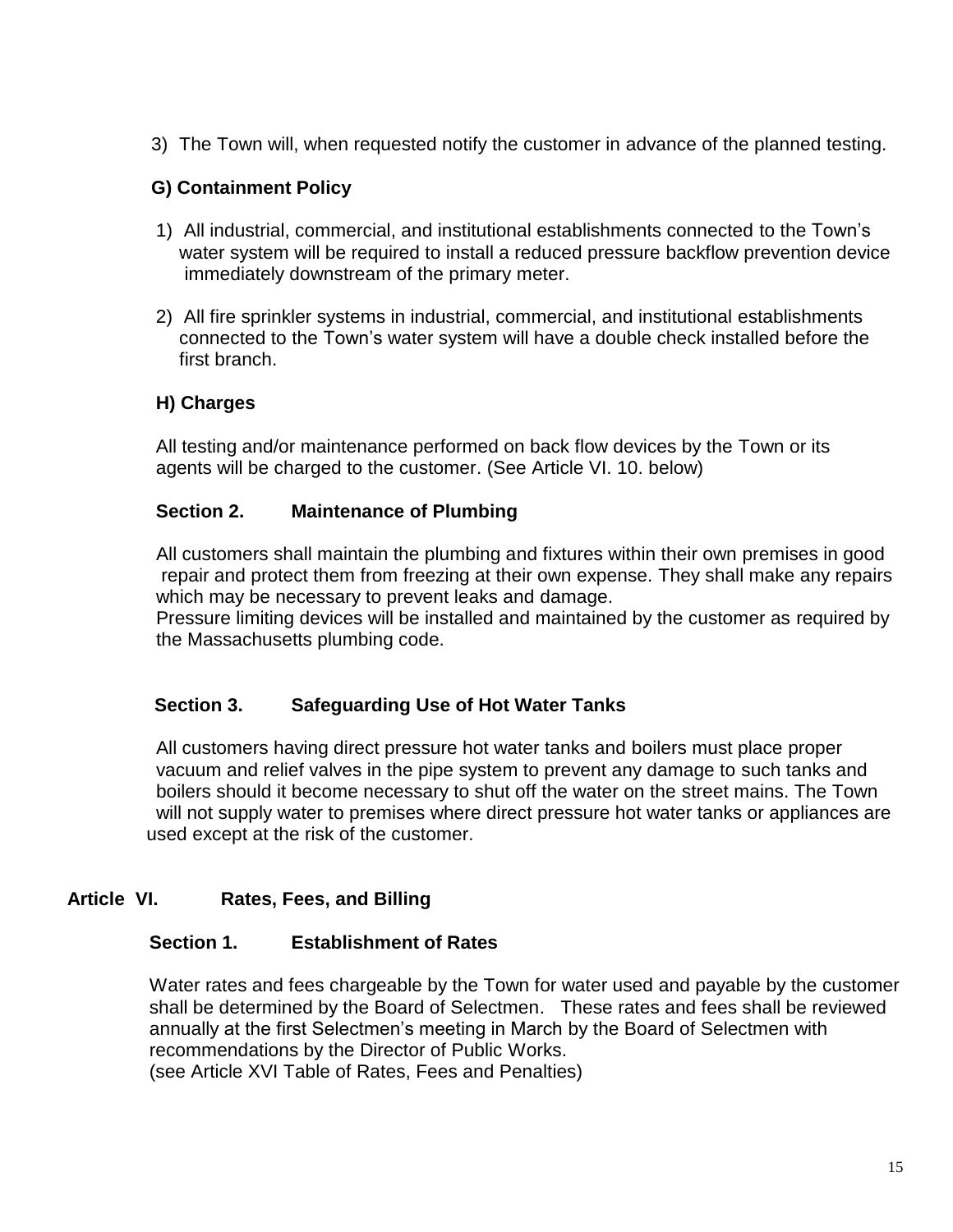## **Section 2. Billing Cycles**

 The Town issues water(/sewer) bills tri-annually. This may from time to time be modified by the Board of Selectmen or the Town Manager.

### **Section 3. Additional Water Bills**

There shall be a fee to off set the cost of water bills issued at the request of the customer. This fee shall not be applied to the bills issued under the routine billing cycle. (See Article XVI Table of Rates Fees and Penalties).

### **Section 4. Flat Rate**

Flat rates shall only be used under conditions of extreme hardship. Customers on a flat rate must prevent all unnecessary waste of water. No water may be used out of doors The customer shall not allow water to run to prevent freezing or longer than necessary for proper use. The Director shall decide what constitutes waste or improper use and shall restrict the same.

### **Section 5. Customer's Obligations**

 The failure of the customer or his agent to receive his water(/sewer) bill does not relieve him from the obligation of its payment nor from consequences of its non-payment. Any bill not paid within (30) days of due date shall be considered delinquent.

 Commercial customers must notify the Water/Sewer Billing Office when there will be a period of discontinued use of water due to vacancy or for other reasons. Failure to do so may result in assessment of fines or penalties. During the period of discontinued use the customer will be required to provide access to the meter (s) and backflow control valve (s). The Customer shall be assessed a fee per billing period when the service is provided and there is no water use. (See Article XVI Table of Rates, Fees, and Penalties)

### **Section 6. Interest Charges**

 All charges are due and payable upon receipt of the bill by the customer. Bills are past due thirty-one (31) days after the date of the bill. If payment in full is not made within 31 days after the bill is rendered, interest rates shall be applied to all overdue unpaid balances at the rates established by the authority of the Town Meeting and from time to time modified.

(See XVI Table of Rates, Fees and Penalties).

### **Section 7. Payment of Charges by a Third Party**

It is the responsibility of the property owner to see that all charges, fees, and penalties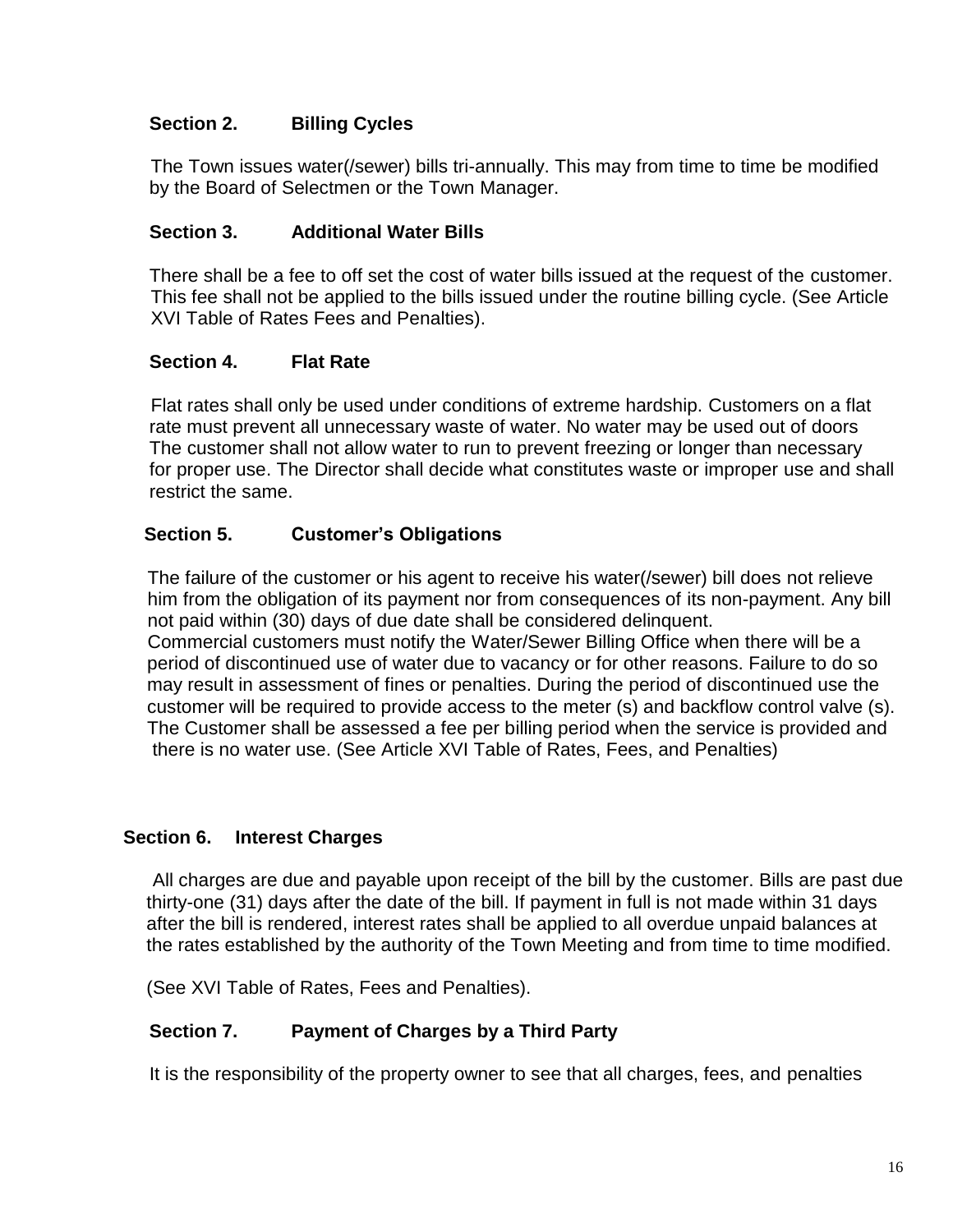owed to the Town are received by the Town. The Town shall not be responsible for the consequences to the property owner due to non payment of charges, fees, and penalties by the owner or a third party.

## **Section 8. Non-payment**

Water service may be terminated for non-payment and penalties may be charged to the Delinquent accounts. See below *Penalties and Discontinuances of Service.*

## **Section 9. Deposits**

 When customers' credit is or becomes impaired, the Town may, when it deems it necessary to receive the customer's guarantee payment of current bill, may require a deposit. Such required deposit shall not exceed the amount of an estimated billing period provided, however, that a minimum deposit may be required, such deposit to be refunded when the customer has established credit.

 Upon termination of service, the Town will have the right to apply any deposit in payment of any billing in arrears if such billing is unpaid for a period of thirty days beyond the due date. Retention of the deposit by the Town shall not constitute a waiver of its rights to enforce collection of payment in accordance with the terms and conditions hereof.

# **Section 10. Testing of Backflow Control Devices**

 Testing of backflow prevention devices will be charged per test. In the case of residential condominiums having devices in each unit, if the testing of the devices are scheduled through the condominium association and tested consecutively as a group there will be a group discounted charge per test for each test in the group. Any device in the condominiums not tested at that time will be charged the full fee per test. This discount will be applied only once per semi-annual round of testing per condominium association. (See

XVI Article Table of Rate, Fees, and Penalties).

## **Section 11. Off Hour Service Calls**

In cases where a customer schedules off hour services or calls for unscheduled services during off hours a fee will be charged to offset the cost. (See XVI Article Table of Rates, Fees and Penalties). Each charge includes services within a four hour block of time from the time the employees reports to work at the water facility. If the employee is required to return after the completion of the fourth hour this will be considered a second call and a second fee will be charged.

## **Section 12. Repair of Secondary Meters**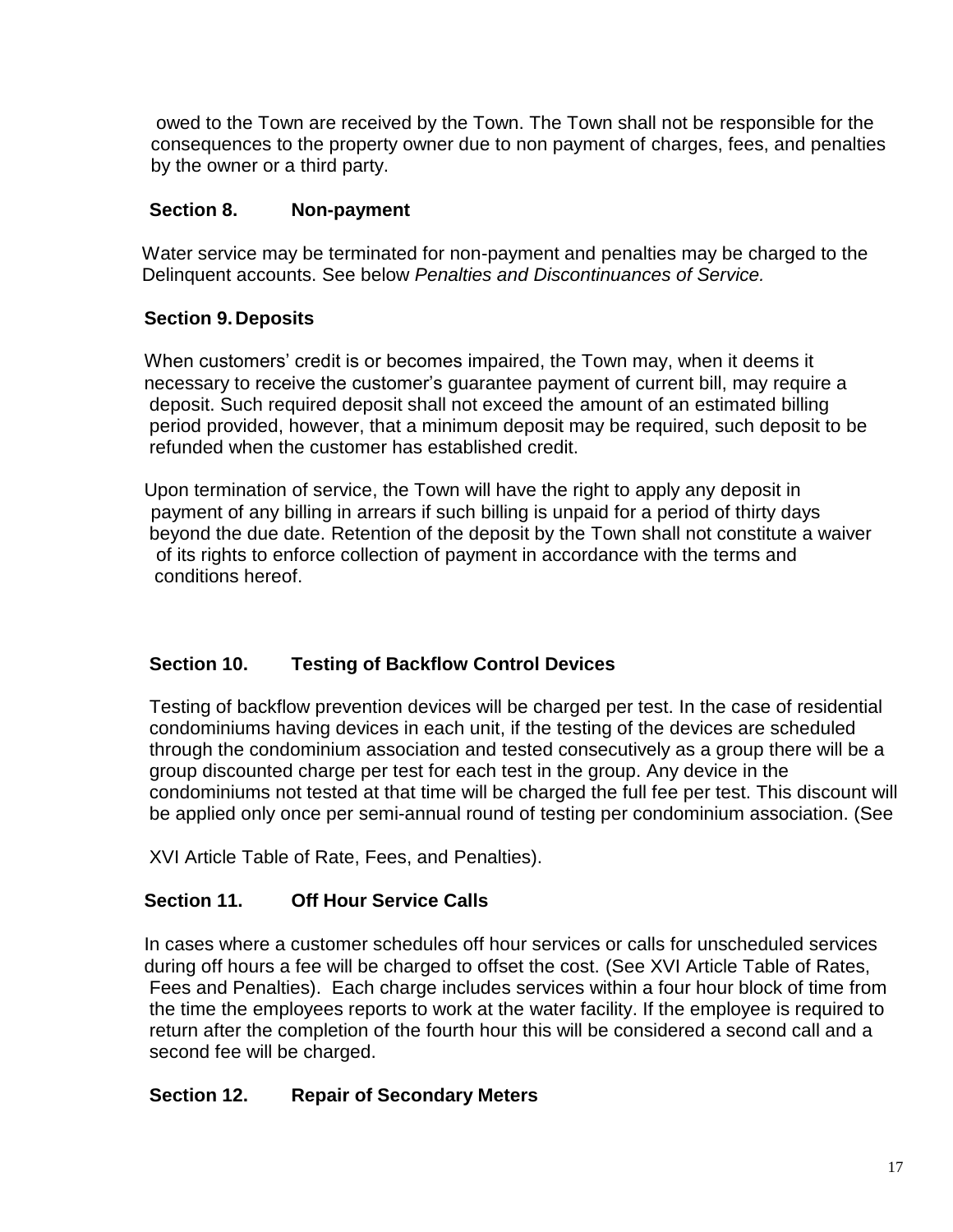Secondary meters are used at the customer's request therefore the cost of repair and maintenance of these meters will be at the customer's expense. When secondary meter are repaired there shall be a labor charge to offset the combined cost of scheduling and field work. (See Article XVI Table of Rates, Fees and Penalties). In addition to the labor cost, the customer shall pay for all materials other than the meter seal and sealing wire which are the property of the Town.

 In cases where the service technician arrives on site and the customer is not available as scheduled the labor cost as given above will apply.

### **Section 13. Laboratory Fees**

 Request by the general public for bacterial analysis will be performed if the laboratory work load allows. This will be charged per analysis. (See Article XVI Table of Rates, Fees and Penalties).

### **Section 14. Bulk Sales of Water**

 Bulk sales of water from the Water Treatment Plant or Water System will be charged and billed by the cubic foot usage as provided for by the standard water rates or the fixed bulk charge per load whichever is greater. (See Article XVI Table of Rates, Fees and Penalties).

 Contractors drawing water for projects being paid for by the Town may not be charged for the Water with the approval of the Director of Public Works.

## **Section 15. Billing Disputes**

Billing disputes may be arbitrated through the office of the Town Manager

## **Article VII. Access to Premises**

 The owners or occupants of any premises served by the Town's water system shall, upon presentation by Town personnel of their credentials, authorize entry to their premises during normal business hours, as provided for under Massachusetts General Laws Chapter 165, Section 11D, for the purpose of inspecting and surveying their water system for new installations or cross connections, or to remove, repair or replace any water meter, or to conduct water quality sampling and testing. When such access is refused, the water service shall be terminated after proper notice has been provided until such access has been allowed and fees have been paid for shutting off and turning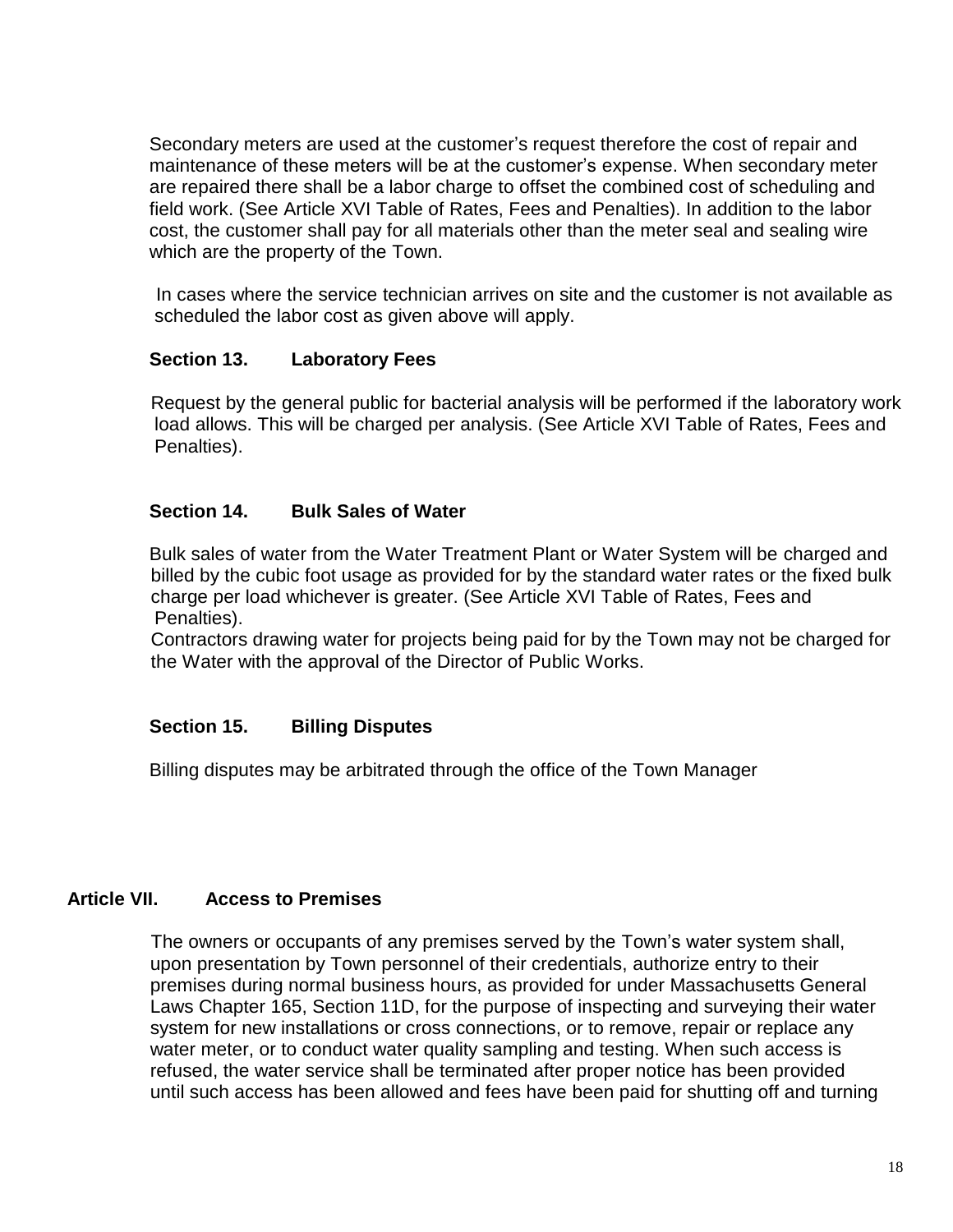on the water.

# **Article VIII Penalties and Discontinuance of Service**

## **Section 1. Purpose**

The actions allowed under this section may be taken by the Town against a water user by reason of non-payment of water bills or violation of any section of these Rules and Regulations.

## **Section 2. Fines**

Any water user violating any section of the Rules and Regulations or Town By-Laws regarding the conservation or restriction of water use may be liable to the Town in the amount set out in Article XVI Table of Rates Fees and Penalties. These fines shall be recovered by indictment, or complaint before the District Court, or by non-criminal disposition in accordance with Section 21D of Chapter 40 of the Massachusetts General Laws, or by liens against real estate.

Each day of violation shall constitute a separate violation. Other fines and penalties may be established by Board of Selectmen in connection with violation of these rules and regulations other than water conservation. These fines and penalties will be billed through the Water/Sewer Billing system.

## **Section 3. Discontinuance of Service**

 This section applies to the actions that may be taken to terminate service for non-payment of bills, and other violations of these regulations that do not create a public health and safety hazard. As applies directly to non payment these procedure will be used when two or more bills are 30 days or more past due.

Termination of service notices will be sent to the customer by certified mail. This notice will give the customer fifteen days from the date of the letter to make payment. Failure of the customer to accept the certified notice will not be a reason to prevent termination of service.

Any account that has been processed to this point will be assessed a fee to offset the

labor cost of the dunning process. (See Article XVI Table of Rates, Fees and Penalties). Termination of services will be scheduled on Mondays, Tuesdays, and Wednesdays only. Shut offs will not be scheduled on the day before a Holiday. Restoration of service will be made only after the payment issue (s) is resolved.

If payment is received at the Treasurer's Office before noon on a regular working day, service will be restored on the day of payment. If payment is made past noon on a regular working day service will be restored after nine o'clock on the morning of the following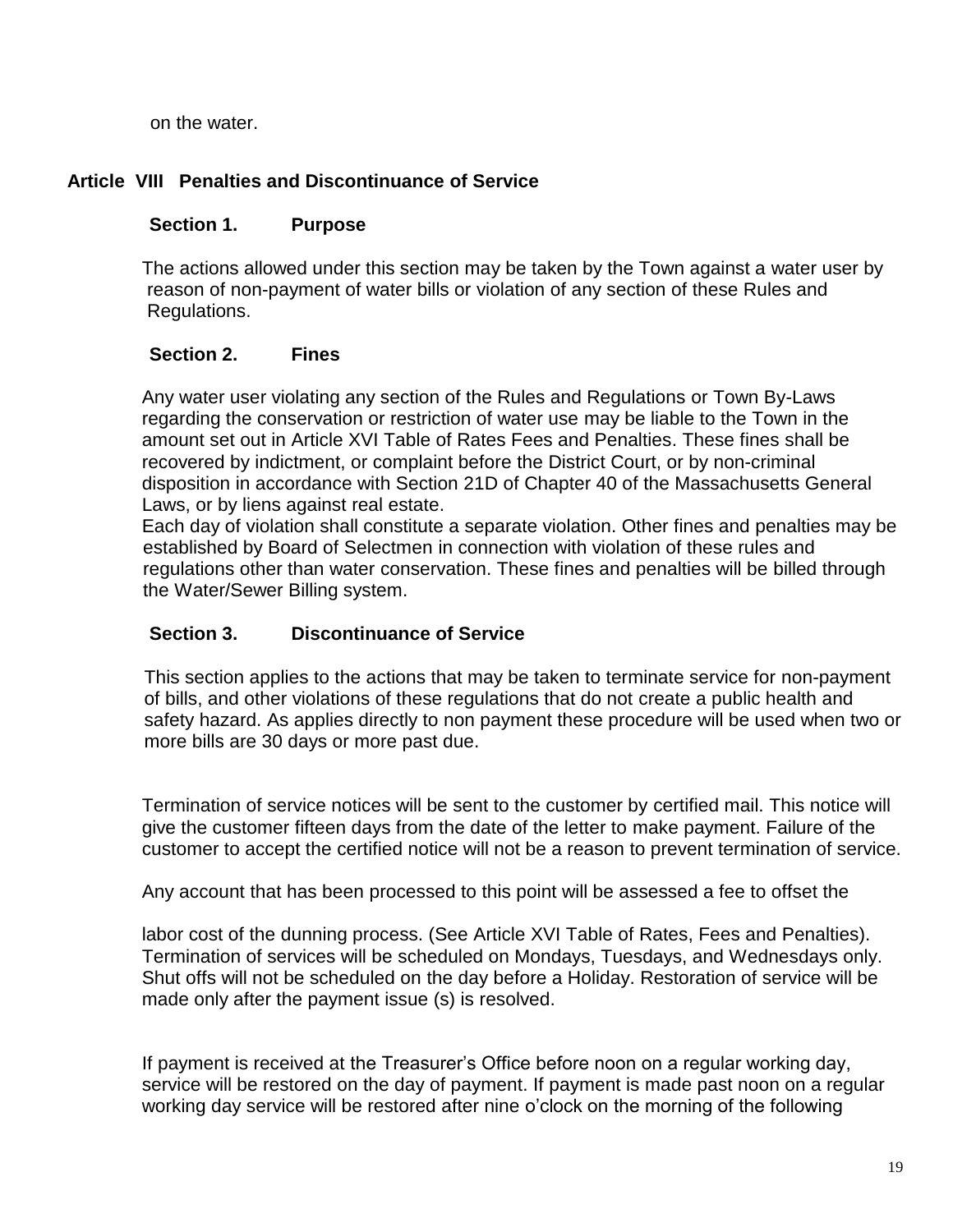working day. Any account that is physically terminated will be assessed a fixed fee to offset the cost of the field crew termination activities. (See Article XVI Table of Rates, Fees and Penalties). This fee may be adjusted by the Board of Selectmen from time to time as labor costs change.

## **Section 4. Liens**

 Under the provisions of Massachusetts General Law, Chapter 40, Section 42A, all charges as water and/or sewer rates, fines, or penalties shall become a lien upon the property served. Also see Article IV sec.4 Transfer of Services.

## **Section 5. Unauthorized Removal of the Water Meter**

 If a water meter is found to be removed without having been authorized a penalty will be charged to the account. (See Article XVI Table of Rates, Fees and Penalties).

# **Section 6. Unauthorized Removal of the Town's Meter Seal**

 No one shall remove or cause to be removed from any water meter the town meter seal. In such cases where the seal has been removed without authorization the customer may be assessed penalty which will be issued through the water billing system. (See Article XVI Table of Rates, Fees and Penalties).

# **Section 7. Unauthorized Removal or Disconnection of the Remote Reading Device**

 No one shall remove or disconnect or cause to be removed or be disconnected from any water meter any device used by the town to read or monitor the meter and water use In such cases where a remote reading or monitoring device has been removed or disconnected with out authorization the customer may be assessed a penalty which will be issued through the water billing system. (See Article XVI Table of Rates Fees and Penalties)

## **Article IX. No Liability for Interrupted or Unsatisfactory Service**

If by reason of shortage of supply or for the purpose of making repairs, extensions, or connections or any reason beyond the control of the Town, it becomes necessary to shut off water mains, the Town will not be responsible for any damages occasioned by such shut-off and no refunds of charges will be allowed. The Town will not be liable for interruptions to service caused by Acts of God and natural causes. Notice of shut off will be given when practical, but nothing in the rule shall be construed as requiring the giving of such The Town will not be responsible for damage caused by dirty water which may be occasioned by cleaning of pipes, standpipes, the treatment works, or opening and closing of any gate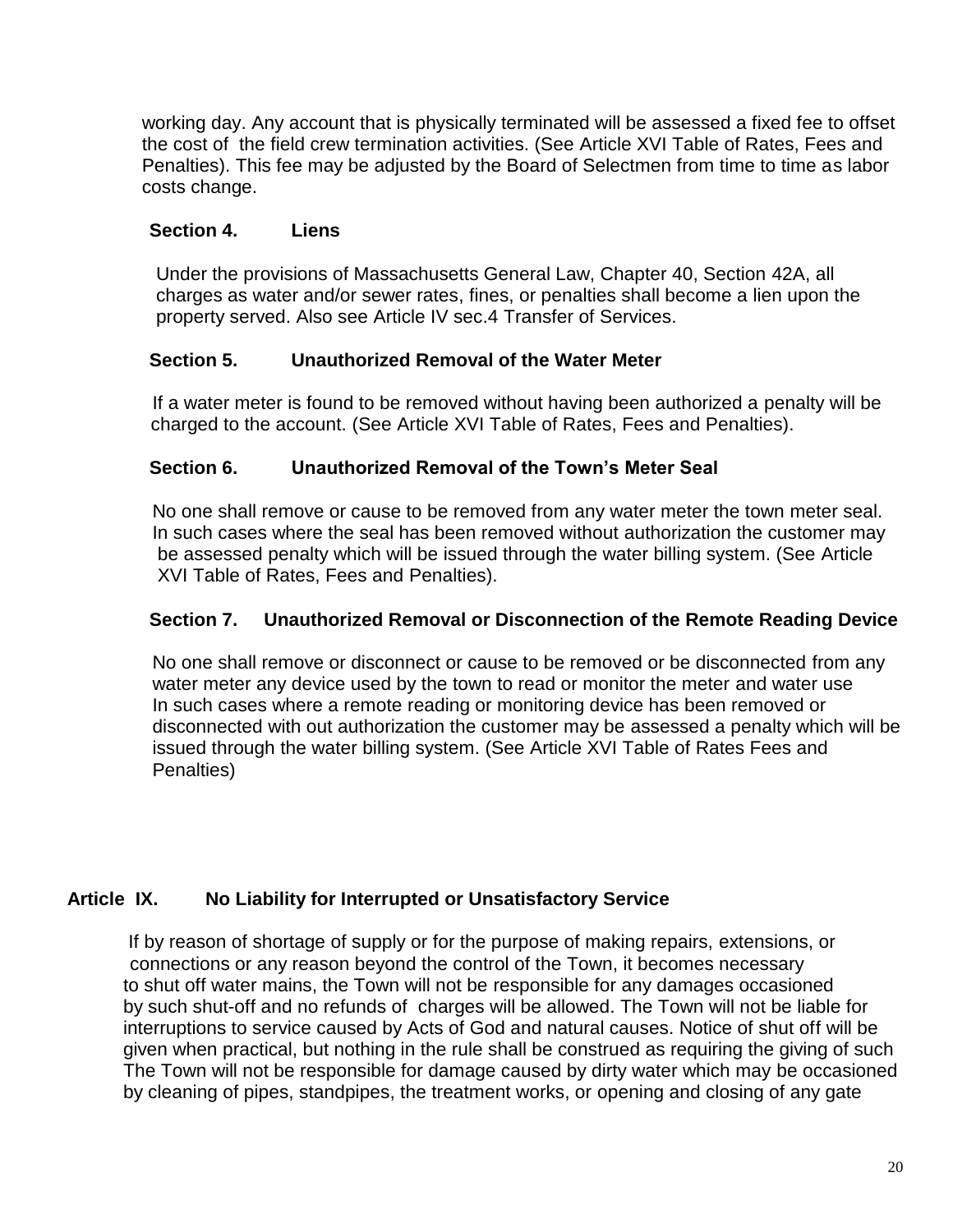valves or hydrants, or condition of the raw water components when the same is due to no lack of reasonable care on the part of the Town.

The Town shall not be liable for any damages caused by bursting of pipes, collapse, or leakage of the customer's equipment nor for any leakage from any pipes, fixtures or other appliances whenever located between the main pipe and the point of leakage for any cause whatsoever. The Town shall not be liable for damage to fences, walls, shrubberies, walks, lawns, driveways or any other portion of the customers premises affected by work or installations by the Town.

The Town shall not be liable for damage to customer's property caused by water main failure and other acts of God. Any assistance provided to the customer by the Town or it's employees in connection with a water main failure shall not be construed to mean the Town is in any way liable for the damage in whole or part.

# **Article X. Restriction of Water Use**

### **Section 1. Restriction**

Restrictions of water due to emergencies, drought, and regulatory limitations shall be as written in the Town of Billerica's General By-Laws. This General By-Law Article also specifies the manner of public notice and enforcement actions. At this time these restrictions are in the Town General By-Laws Article VIII Section 6. Water Conservation. This section of the Town General By-Law shall be considered part of these Rules and Regulations.

## **Section 2. Unauthorized Use of Water**

## **A. Service Location**

 Use of water is confined to the premises named as the location on the billing records. No customer shall supply another premises not entitled to the use of water, nor shall the water be used for any purpose not mentioned in the Water Service application.

### **B. Hydrants**

 No person shall connect water service to any hydrant, fountain, or other fixture of the Water System, without prior consent of the Town. All conditions attached to the use of a hydrant shall be followed by the user. This prohibition applies to hydrants located on public and private properties.

## **C. Prohibited Uses of Water by Customers**

The Board of Selectmen may prohibit certain uses of water supplied by the Town.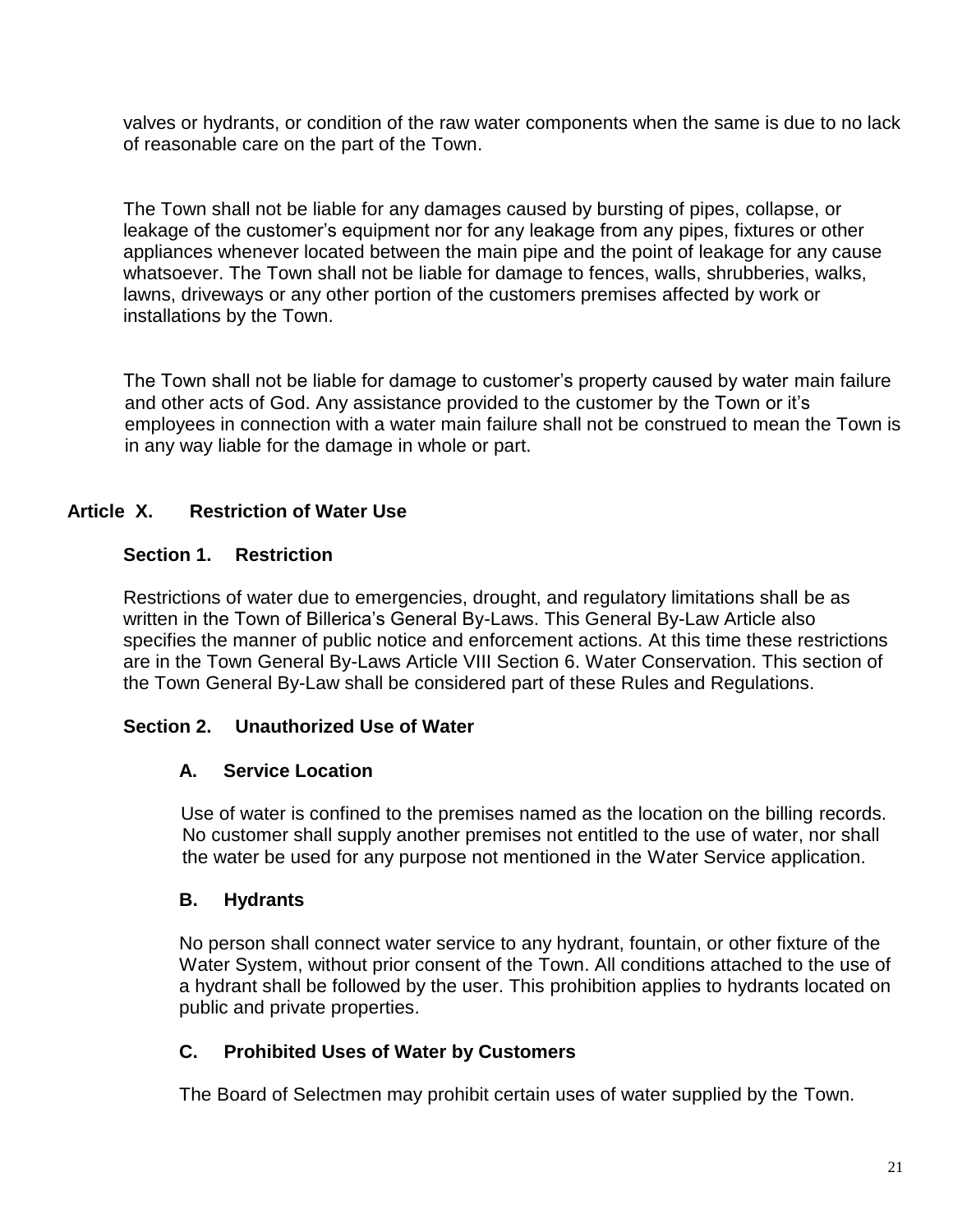#### **Article XI Meters**

The Director may require meters to be installed whenever deemed necessary. At the discretion of the Director water meters may not be required on service lines whose sole purpose is to supply a fire suppression.

#### **Section 1. Meter Setting and Ownership**

The cost of the meter, setting, and valves shall be borne by the customer. The meter shall be owned by the customer, and the meter seal shall be owned by the Town. A broken meter seal will be considered a violation of these regulations and destruction of Town property.

Commercial customers will be required to provide the necessary taps to allow for testing of the meter on site.

All meters shall be set, as near as possible, at the point of entrance of the service pipe into the building, and the customer shall provide and maintain a clean, dry, warm and readily accessible place for the meter. Any obstruction installed after the meter has been set and sealed shall be removed at the customer's sole expense. Meters will have a minimum clearance above the floor of one foot but not more than five feet. Meters once set may be changed with permission of the Town, at the customers expense.

#### **Section 2. Outside or Remote Indicators**

Remote meter indicators must be of the type approved by the Town. Such indicators will be installed by the customer at his own expense. The location of the remote indicators shall be approved by the Town and must allow for access. The indicators may be relocated with the permission of the Town at the customer's expense.

### **Section 3. Repairs**

The Town is the only authority allowed to repair the customer's meter. Meter repairs or replacements necessitated by ordinary wear will be paid for by the Town. Damage caused by freezing, hot water, or by other causes will be charged to the customer. If a customer's meter freezes a second or more times in a single season, the additional repairs will be prioritized below other repair work that the Town is undertaking. While there will be no charge for normal meter repairs (other than freezing or vandalism) in cases where the service technician arrives on site for a scheduled activity and the customer is not available as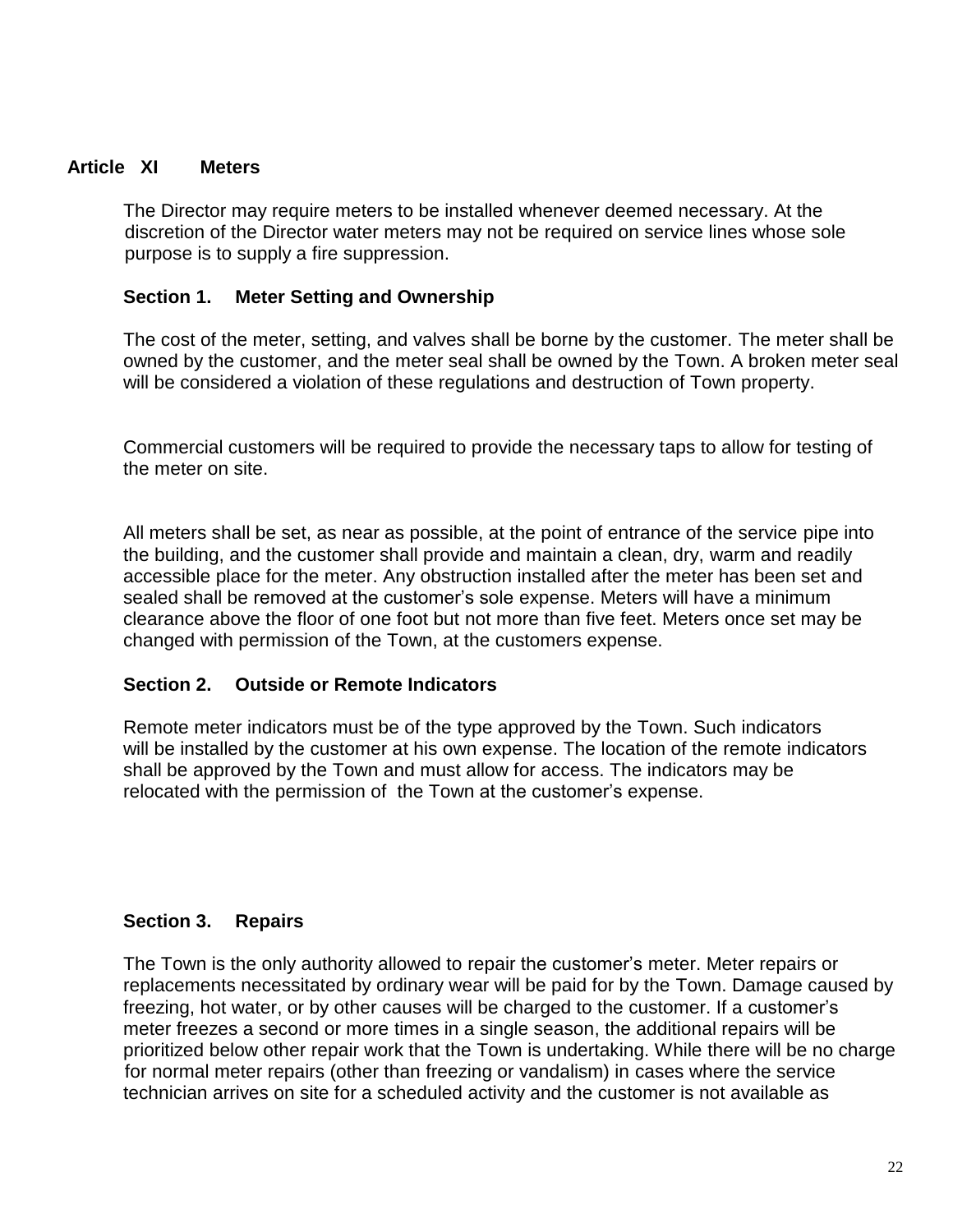scheduled a charge will be applied to the account to cover the cost of lost labor. (See Article XVI Table of Rates, Fees and Penalties).

# **Section 4. Vandalism of Water Meters**

Vandalism of water meters shall be considered to be, but not limited to, cutting of the meter seal, disconnection of wiring between the meter and remote reading system, removal of the head, unauthorized removal of the meter from its setting, freezing of the meter, etc. Owners of vandalized meters may have penalties applied to their accounts. Vandalism that results in the destruction of the meter will cause the owner to be billed for the replacement meter at the standard retail cost of the equipment in addition to the penalty. This charge and fine will be issued on a standard billing form by the Billing Office.

# **Section 5. Auxiliary or Secondary Meters (Sewer Deduct Meters).**

If auxiliary or secondary meters (sewer deduct meters) are desired by the customer the customer shall furnish, install, and maintain said meters at his own expense. These meters will not be added to the customers account and no credit will be given until the meter has been sealed and inspected by the Town. The beginning reading to be used to calculate a deduction will be the reading recorded by the Town at the time of sealing and inspection provided the installation is accepted. Only one deduct meter will be allowed against one primary meter.

# **Section 6. Failure to Register**

If a primary meter fails to register, or if it is removed for the purpose of making repairs, the Town will charge for the water used based on an average of the amount registered over similar periods, preceding, or subsequent thereto. This provision does not apply to Auxiliary or Secondary meters. If a secondary meter fails to record or function no credit will be allowed.

# **Section 7. Testing**

The acceptable Town standards for accuracy are plus or minus two (2%) percent. Meters of less than two inches will be tested at the request of the customer provided such request is not made more frequently that once in twenty-four(24) months. If the meter

registers within two percent (2%), plus or minus, the meter will be deemed accurate and the customer will be billed a fee for the tests; this applies to primary meters only. Secondary or auxiliary meter are tested at the owners expense regardless of accuracy of meters of two inches or larger are owned by the customer and will be tested at the customer's expense. The Town may require these meters to be tested at a frequency no greater than annually. The testing of the meters must be done by a tester approved by the Town.

If the meter is found to over register more that two (2%) percent, a percentage of error computation for the duration of the last billing period will be done and a credit will be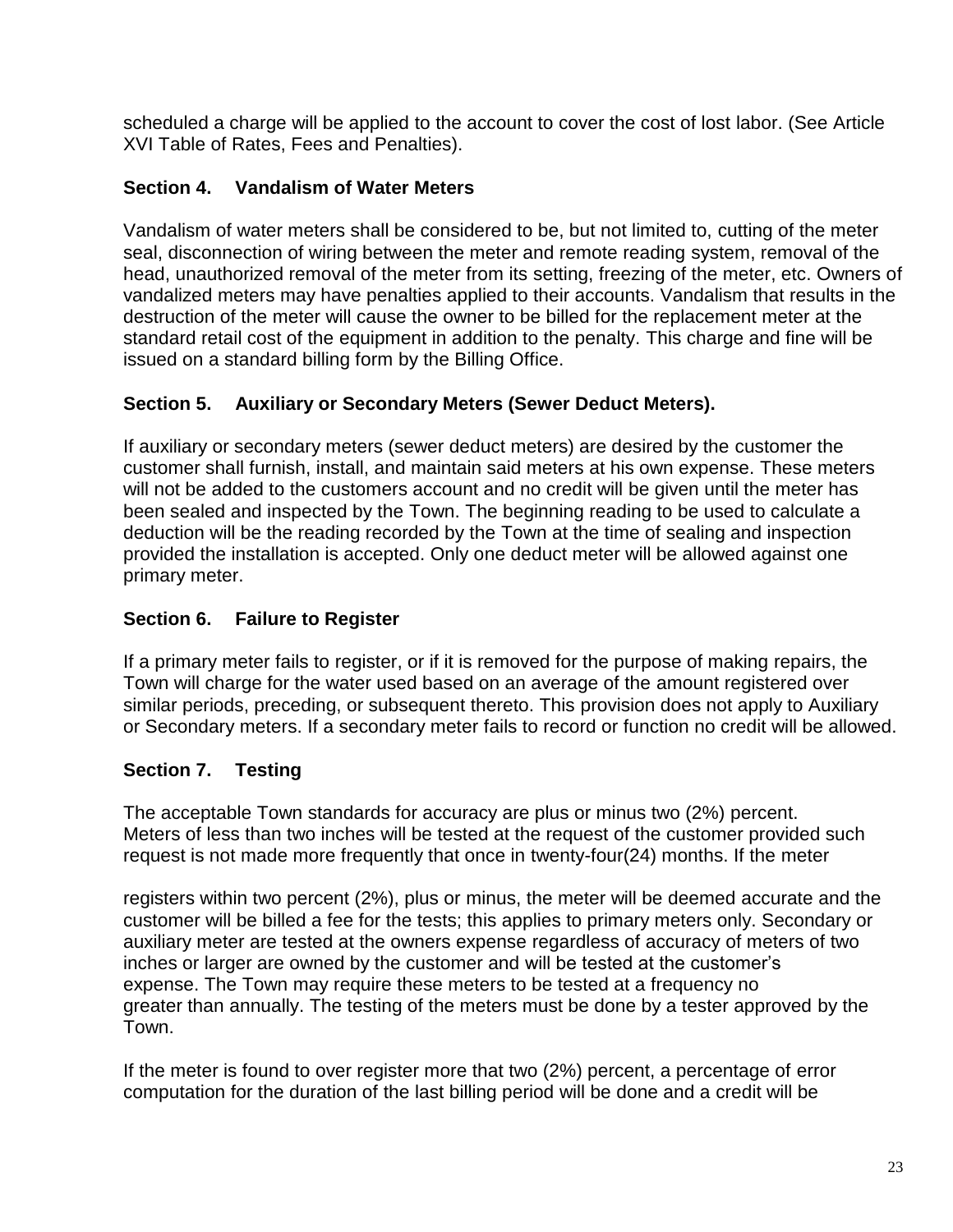applied to the account. If the meter is found to under register a percent of error computation will be done for the duration of the last billing period and the customer will be charged the percentage of the error.

#### **Section 8. Meter seals**

Meter seals are the property of the Town. These seals may not be removed by the customer. The customer will be charged for a service call to replace the seal. (See XVI Table of Rates, Fees and Penalties).

### **Article XII Public Hydrants**

Public and private hydrants may not be used for any purpose other than the extinguishment of fires and for such other purposes as may be required for the usual and proper operation of the Water System. In no case shall hydrants be opened by any person other than authorized Town personal.

When water is allowed to be drawn from a hydrant for the purpose of construction it will done under conditions set by the Town. Failure of the contractor to follow these conditions will be reason to be denied further use of hydrants. In such cases no refund of deposits will be made. Water drawn from a hydrant will be billed under the structure of bulk water. Fire flow testing of any public or private hydrant may only be done with permission of the Town. A fee will be charged for this and will be collected before the test is performed.

## **Article XIII Private Fire Protection**

Customers desiring private fire protection should first consult with the Town, as to the availability of mains and pressure. Fire protection if supplied will be under separate applications and permits. Installation of the fire protection service shall be made by the customer, and at his sole expense. These services shall be installed in accordance to the

Town specifications and shall be inspected by the Town.

No private commercial fire protection system connection will be made on a water main of less that six (6") inches in diameter. Private Fire protection systems will be supplied with valves separate from the domestic supply in such a way that the domestic service may be terminated while the fire system remains on line. No connections other that fire connections will be allowed to be connected to pipes of the fire protection system. All sprinkler pipes and other private fire protection piping shall be placed as to be readily inspected. Fire Protection systems require backflow control (See Article V. above).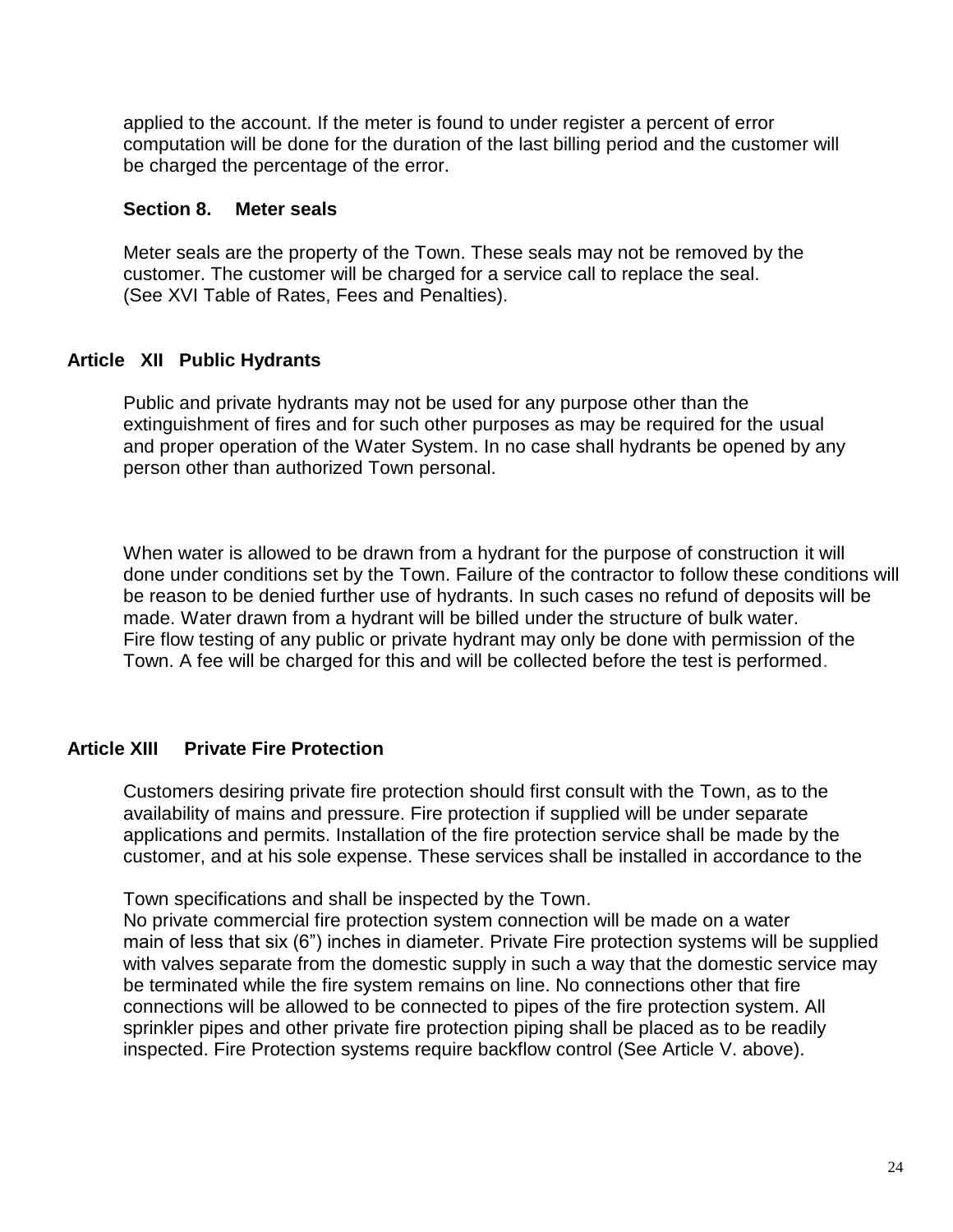Private fire hydrants (yard hydrants) shall be used only for the purpose of fire fighting. Owners of private hydrants shall maintain these hydrants at their own expense. For Fire flow testing of these hydrants see Article XII Public Hydrants above.

## **Article XIV. General Rules**

### **Section 1. Severability**

The provisions or these rules and regulations are declared to be severable and if any provision of these Rule and Regulation is found to be invalid, that shall not affect the other provisions of these rules and regulation.

### **Section 2. Temporary Termination of Water Service.**

A*. Seasonal* - At the customer's request the Town will shut off the service and remove the meter from the setting. The customer will store and be responsible for the meter, the Town will notify the Billing Office of the shut down. When the customer desires to have the water service restored the Town will reinstall the meter and restore the service. The customer will be responsible for any damage that occurred to the meter while off line.

B*. Construction* – where a service is to be shut down for demolition or construction only the Town will shut off the service. The meter will be stored by the Town until such time that the customer is ready to have the service restored.

## **Section 3. Underground Lawn Sprinklers**

A. All in ground lawn watering sprinklers, connected to the Water System, shall be equipped with an automatic timing device so that the system can be programmed to automatically limit operation to prescribed schedules and restrictions, conforming to Town By-Laws.

B. All in ground lawn watering sprinklers shall be equipped with a moisture sensor tied directly into a timing device or controller so that irrigation will automatically be omitted in response to rainfall.

C. All in ground lawn watering sprinklers must be installed with an approved backflow

prevention device. Said device shall be inspected initially by the Plumbing Inspector, and may be inspected periodically by the Town. A fee will be charged if a device is tested. (See XVI Table of Rates, Fees and Penalties).

 D. Any water user who now has, or who intends to install an in ground lawn watering sprinkler, must notify the Town of the existence of said system, or of their intention to install a new system prior to the actual installation. All systems, currently in existence, as well as any installed in the future, must comply with all current Rules and Regulations.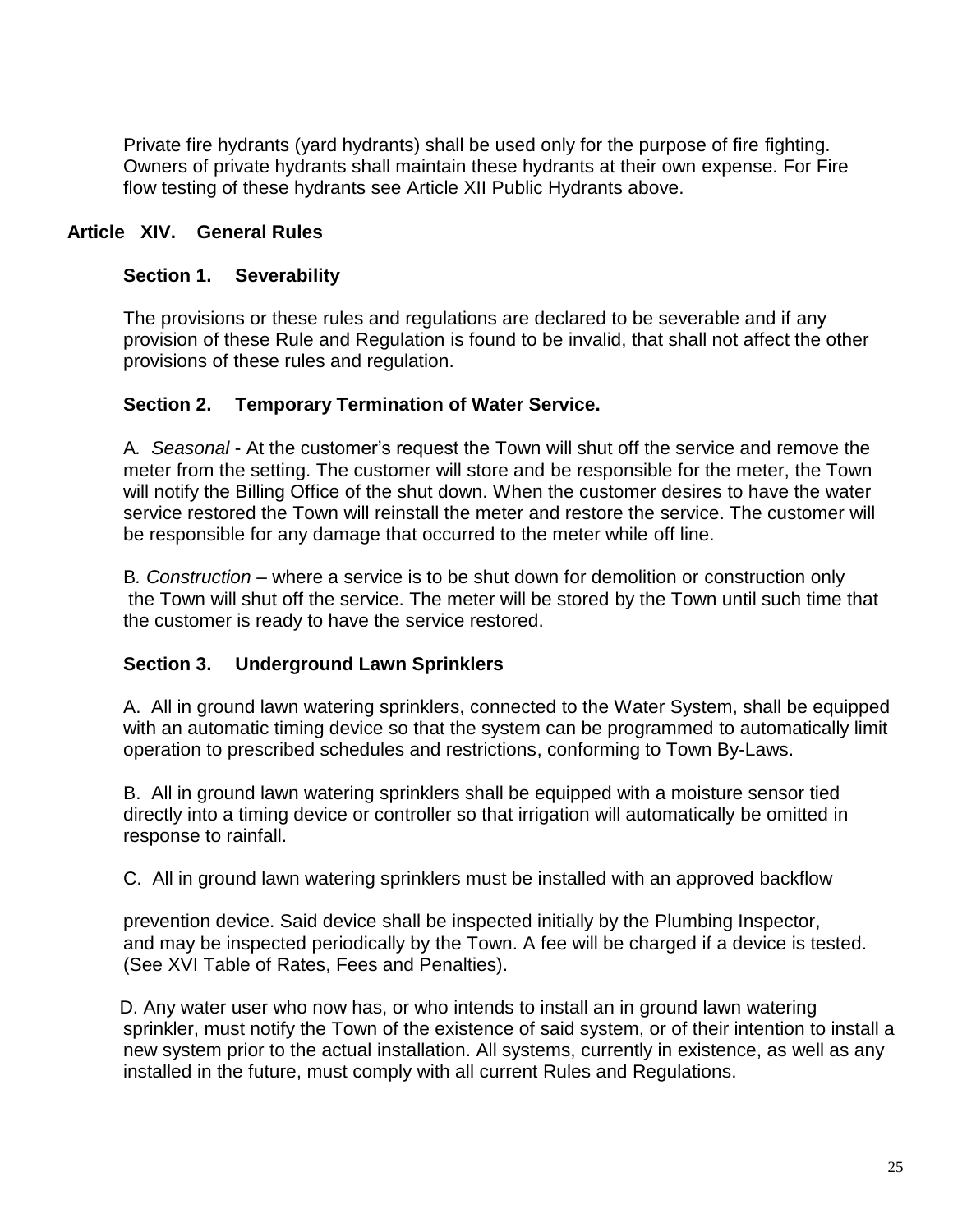E. Any system not in conformance with this rule may be liable to the penalties specified Rule VII Penalties and Discontinuances of Service

F. Any in ground lawn sprinkler system may be required by the Town to be independently metered to ascertain the quantity of water being used for irrigation.

### **Article XV Standards and Specifications.**

The Public Works Director shall maintain standards for construction of water system extensions and repairs and/or replacement of any and all components of the water works. Included in these standards will be specifications for any and all materials, methods of construction, and bonding or insurance to be required. The Public Works Director shall maintain procedures to carry out these rules and regulations. The above referenced standards and procedures may be updated from time to time by the Director of Public Works.

### **Article XVI**

|                |                                              | <b>Current</b>              |
|----------------|----------------------------------------------|-----------------------------|
| <b>Rule</b>    | <b>Title</b>                                 | Charge                      |
| IV             | Tapping Permit Charge (By Tap Size)          |                             |
|                | $3/4$ " - 1 "                                | \$175                       |
|                | 2"                                           | \$300                       |
|                | 4"                                           | \$400                       |
|                | 6"                                           | \$600                       |
|                | 8"                                           | \$800                       |
|                | 10"                                          | \$1,000                     |
|                | 12"                                          | \$1,200                     |
|                | 16"                                          | \$1,600                     |
|                | <b>Water Conservation Fee</b>                | <b>Awaiting Legislation</b> |
| V <sub>l</sub> | <b>Water Rates</b>                           |                             |
|                | <b>Section 3: Final Bill</b>                 | \$25                        |
|                | <b>Bill Copy</b>                             | \$0                         |
|                | Section 6 : Interest Charge per annum        | 14%                         |
|                | <b>Section 8: Winter Provisions Thawing</b>  |                             |
|                | <b>Normal Working Hours</b>                  | \$50                        |
|                | Off-Hour Charge                              | \$137                       |
|                | <b>Section 10 : Testing Backflow Devices</b> |                             |
|                | Standard                                     | \$75                        |
|                | Group Condo Charge                           | \$50                        |
|                | <b>Section 11: Service Calls</b>             |                             |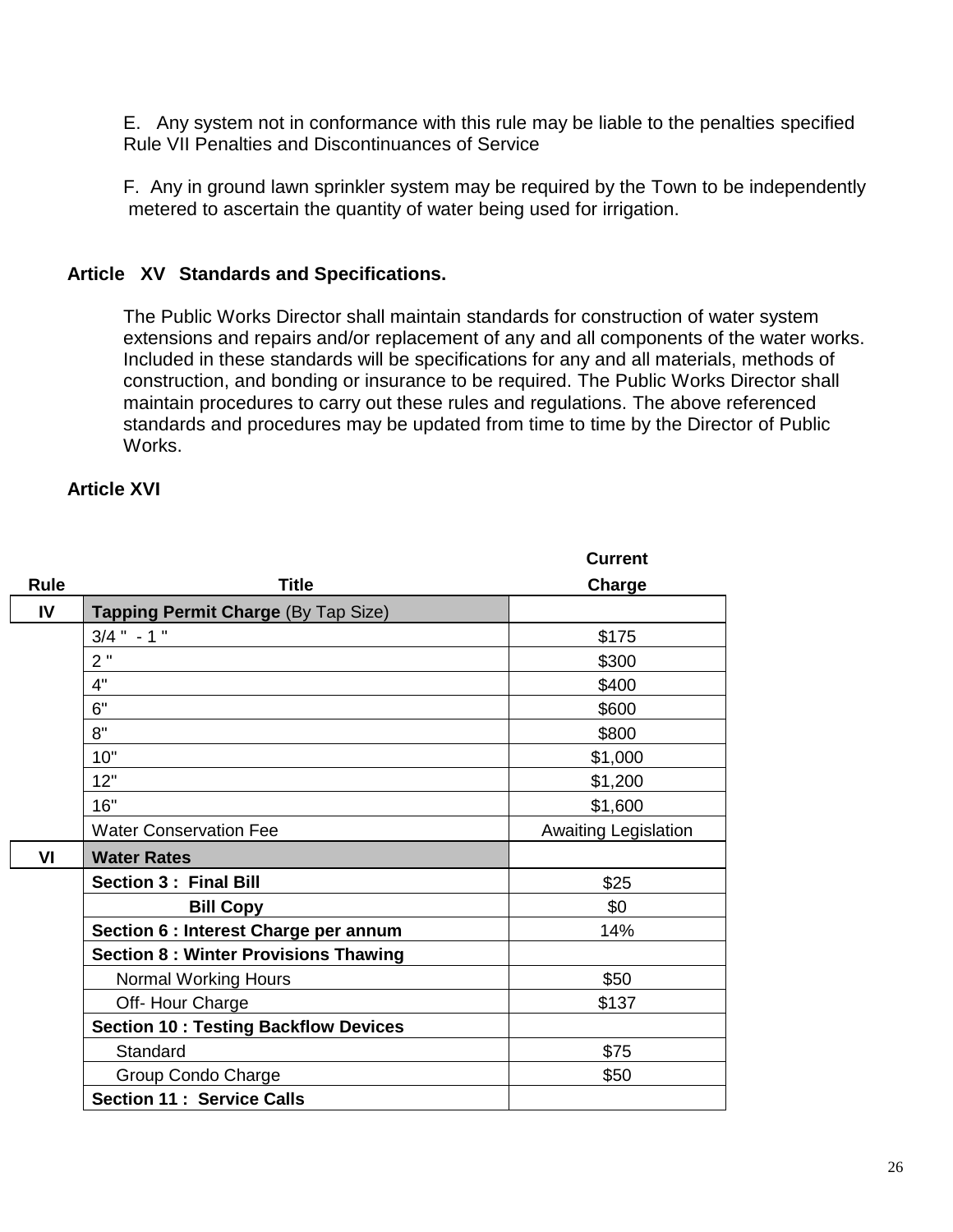|     | Labor / Call Off Hours                              | \$137              |
|-----|-----------------------------------------------------|--------------------|
|     | Labor/Call during regular hours                     | \$0                |
|     | Section 12 : Off - Repairs of Secondary Meters      |                    |
|     | Labor during regular hours                          | \$27               |
|     | Labor/call Off Hours                                | \$137              |
|     | Materials- Standard retail cost                     | <b>STD Retail</b>  |
|     | Section 13 : Off - Laboratory Fees                  |                    |
|     | Bacterial Analysis (for well water)                 | \$20               |
|     | Bacterial Analysis (for town water)                 | \$0                |
|     | Section 14 : Bulk Sale of Water                     |                    |
|     | By Volume of Load                                   | See standard rates |
|     |                                                     |                    |
|     | <b>Section 3: Discontinuance of Service</b>         |                    |
|     | <b>Office Labor</b>                                 | \$0                |
|     | <b>Tremination labor Cost</b>                       | \$0                |
|     | <b>Section 5: Unauthorized Meter Removal</b>        | \$300              |
|     | <b>Section 6: Unauthorized Meter Seal Removal</b>   | \$50               |
|     | <b>Section 7: Unauthorized Disconnection or</b>     | \$50               |
|     | <b>Removal of Remote Reader</b>                     | \$50               |
| XI  | <b>Primary Meters</b>                               |                    |
|     | <b>Section 3: Repair of Primary Meters</b>          |                    |
|     | No Access for Appointment                           | \$27               |
|     | <b>Meter Repairs</b>                                | \$0                |
| XI  | <b>Meter Testing</b>                                |                    |
|     | Section 7 : Meter Testing at the request of rate    |                    |
|     | payer (Accurate Results)                            | \$75               |
|     | Meter testing at request of rate payer - inaccurate |                    |
|     | results                                             | \$0                |
| XII | <b>Public Hydrants</b>                              |                    |
|     | <b>Fire Flow Testing</b>                            | \$100              |
|     |                                                     |                    |
| XIV | <b>Underground Lawn Sprinklers</b>                  |                    |
|     | <b>Section 7: Backflow Device Test</b>              | \$75               |
| VI  | <b>Water Rates</b>                                  |                    |
|     | <b>Section 1 Billing</b>                            |                    |
|     | $0 - 2,000$<br><b>Cubic Feet</b>                    | \$2.54             |
|     | 2001 - 10,000 Cubic Feet                            | \$3.06             |
|     | 10,001 - Over Cubic Feet                            | \$3.77             |
|     | Existing rates not subject to change at this time.  |                    |